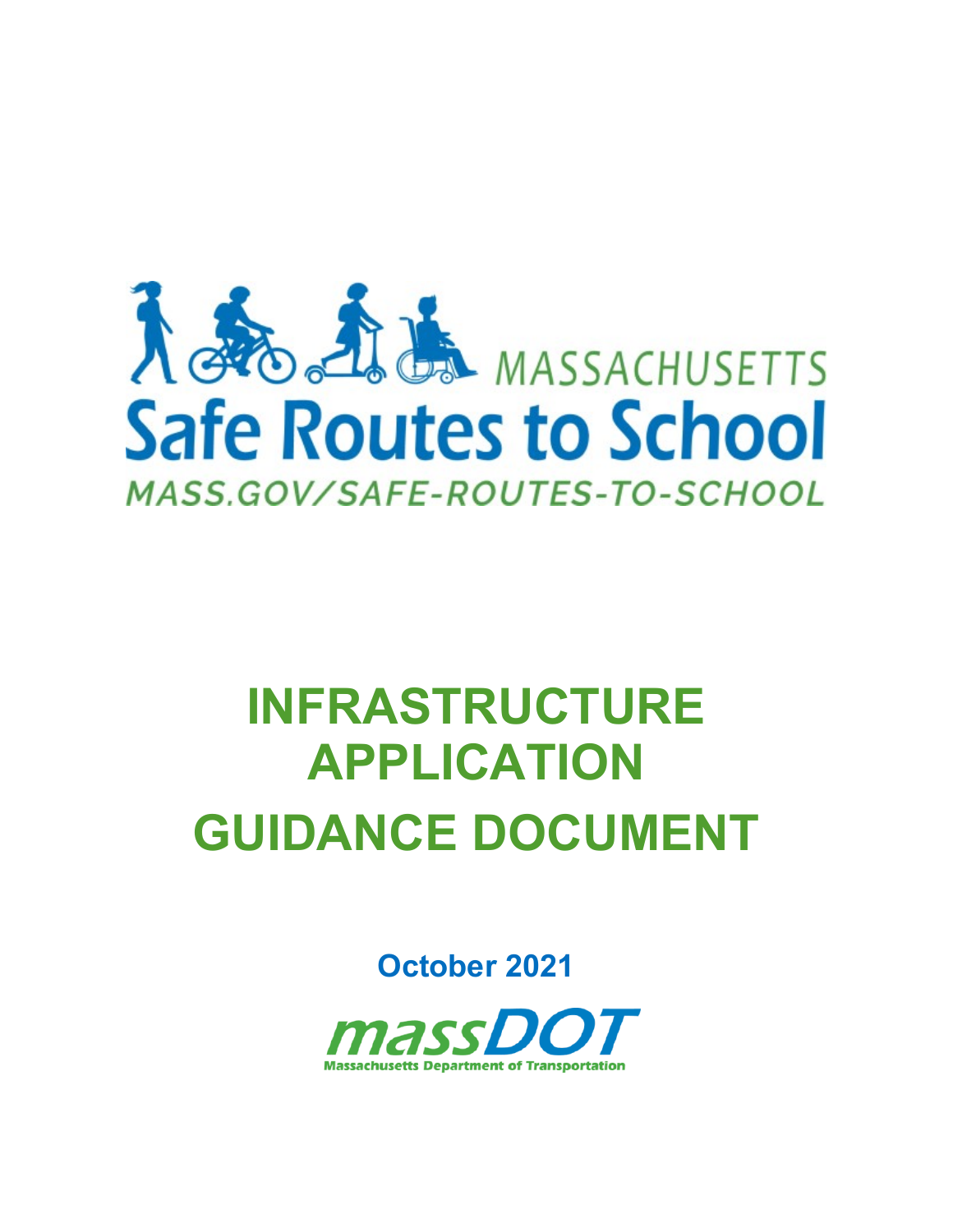# **MASSACHUSETTS SAFE ROUTES TO SCHOOL INFRASTRUCTURE APPLICATION GUIDANCE DOCUMENT**

# **TABLE OF CONTENTS**

|    | 1.             |                                                                                            |  |
|----|----------------|--------------------------------------------------------------------------------------------|--|
|    | 2.             |                                                                                            |  |
|    | 3.             |                                                                                            |  |
| H. |                |                                                                                            |  |
|    | 1.             |                                                                                            |  |
|    |                |                                                                                            |  |
|    | 2.             |                                                                                            |  |
|    |                | a.                                                                                         |  |
|    |                | b.                                                                                         |  |
|    |                | C.                                                                                         |  |
|    |                | d.                                                                                         |  |
| Ш. |                |                                                                                            |  |
|    | $\mathbf{1}$ . |                                                                                            |  |
|    | 2.             |                                                                                            |  |
|    | 3.             |                                                                                            |  |
|    | 4.             |                                                                                            |  |
|    | 5.             |                                                                                            |  |
|    |                | a. School and Municipality Applicant Information (Questions 1-17) 10                       |  |
|    |                | $b_{-}$                                                                                    |  |
|    |                | Part II - Facility Location and General Information (Questions 27-30) 13<br>$\mathbf{C}$ . |  |
|    |                | d. Part III - Identification of Problem, Need, or Opportunity (Questions 31-39)  14        |  |
|    | 6.             |                                                                                            |  |
|    | 7.             |                                                                                            |  |
|    |                |                                                                                            |  |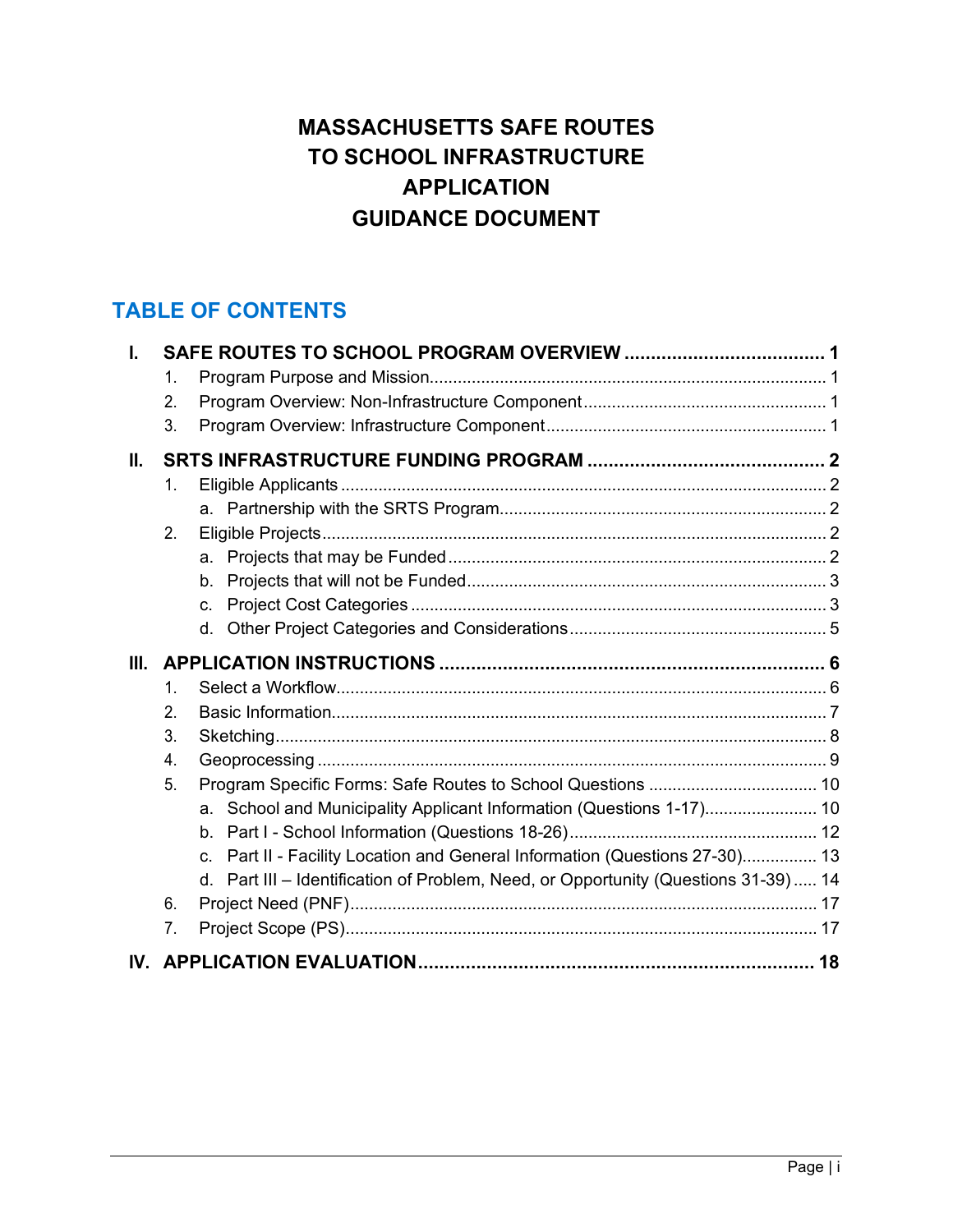# <span id="page-2-0"></span>**I. SAFE ROUTES TO SCHOOL PROGRAM OVERVIEW**

# <span id="page-2-1"></span>**1. Program Purpose and Mission**

The Massachusetts Safe Routes to School (SRTS) Program is a federally-funded initiative of the Massachusetts Department of Transportation (MassDOT). SRTS works with schools, communities, students, and families to increase active transportation among elementary and middle school students in the Commonwealth. SRTS promotes a collaborative, communityfocused approach that fosters mutual partnerships between advocacy groups, law enforcement, education leaders, and public health departments to promote safer routes for elementary and middle school students to get to school. The SRTS Program seeks to reduce air pollution and traffic congestion near schools, while increasing the health, safety, and physical activity of elementary and middle school students. SRTS utilizes the "six e's" to implement its program: education, encouragement, engagement, evaluation, equity, and engineering.

# <span id="page-2-2"></span>**2. Program Overview: Non-Infrastructure Component**

The non-infrastructure component of the SRTS Program encourages elementary and middle school students to use active transportation to get to school by implementing education, encouragement, engagement, and evaluation practices and programs. This is all performed through an equity $^{\rm 1}$  $^{\rm 1}$  $^{\rm 1}$  lens, seeking to distribute resources equitably regardless of student background, ability, age, or language spoken at home. Learn more about the non-infrastructure component of the SRTS Program on th[e SRTS website.](https://www.mass.gov/safe-routes-to-school)

School partnership and participation in the non-infrastructure component of the SRTS Program are required in order to submit an application for infrastructure funding. To become a partner, contact the Massachusetts SRTS Program at 888-426-6688 or MassDOTSRTS[@dot.state.ma.us.](mailto:MassDOTSRTS@dot.state.ma.us)

# <span id="page-2-3"></span>**3. Program Overview: Infrastructure Component**

The infrastructure component of the SRTS Program comprises the *engineering* aspect of the "six e's" strategy and involves an *equity* lens as well. This component of the SRTS Program facilitates bicycle and pedestrian infrastructure improvements to benefit students who walk, bicycle, or use a wheeled mobility device to get to school. Infrastructure projects seek to improve safety, access, and mobility for students in kindergarten through eighth grade, while also encouraging more students to walk and bicycle to school. The SRTS Program facilitates such improvements by providing funding for infrastructure projects. **The remainder of this document describes the process and instructions for eligible schools to apply for SRTS infrastructure project funding.** 

<span id="page-2-4"></span><sup>&</sup>lt;sup>1</sup> Equity for SRTS programming means that despite having different needs, every student has an equal opportunity to be a part of the program. Resource allocation is based on greatest need.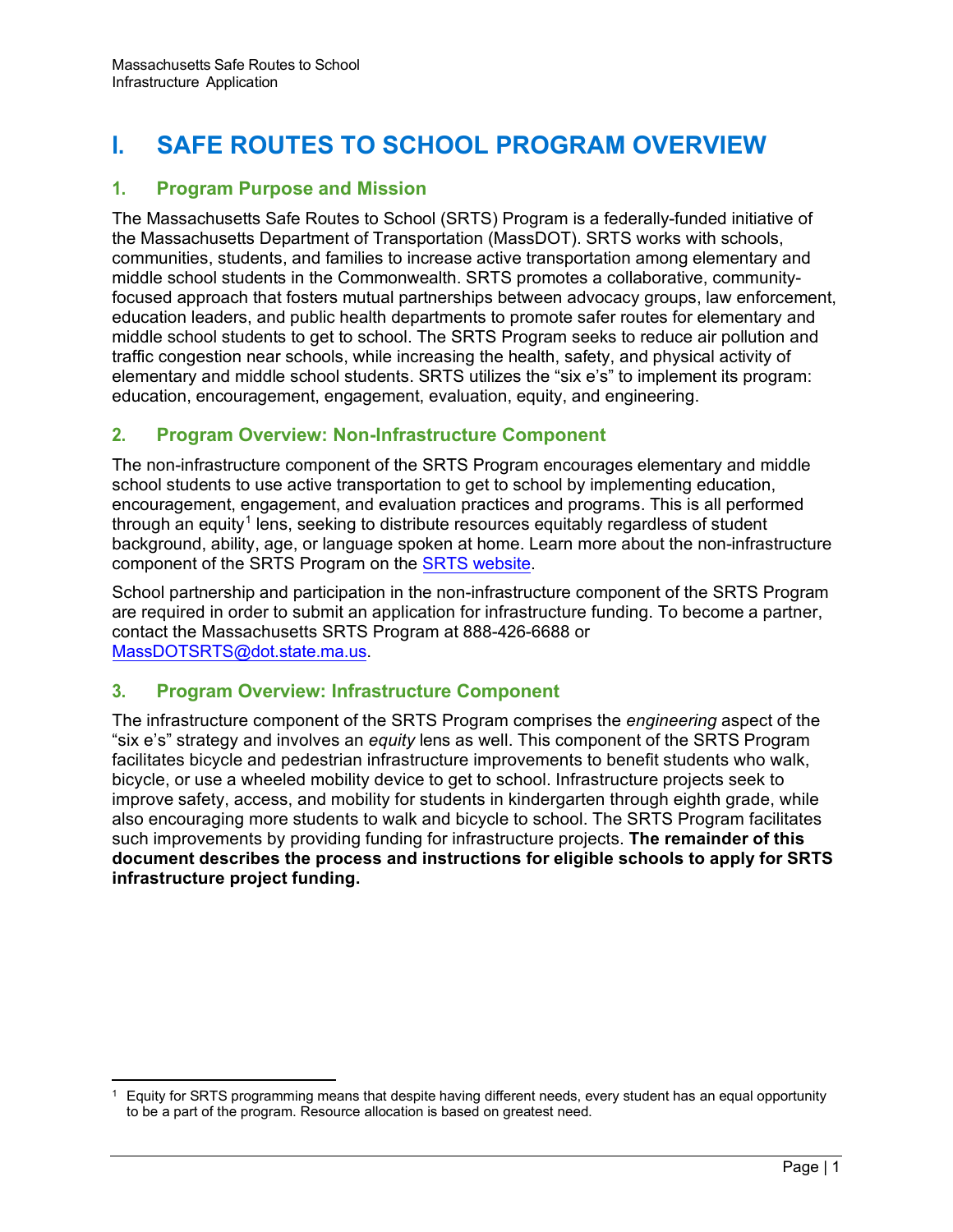# <span id="page-3-0"></span>**II. SRTS INFRASTRUCTURE FUNDING PROGRAM**

# <span id="page-3-1"></span>**1. Eligible Applicants**

#### <span id="page-3-2"></span>**a. Partnership with the SRTS Program**

To be eligible for the SRTS Program's infrastructure funding, schools must build a partnership with the SRTS Program's non-infrastructure program that involves education, encouragement, engagement, and evaluation activities. Applicants must be a SRTS partner for at least six months prior to applying. For more information on becoming a SRTS partner, contact the Massachusetts SRTS Program at 888-426-6688 or MassDOTSRTS[@dot.state.ma.us.](mailto:MassDOTSRTS@dot.state.ma.us) Applicants can check if a school is a partner on th[e MassDOT SRTS website](https://www.mass.gov/safe-routes-to-school) (m[ain page\) or the](https://massdot.maps.arcgis.com/apps/opsdashboard/index.html#/67b6b4eb55ad4c359ed67af1c2ebc664)  SRTS [Program Das](https://massdot.maps.arcgis.com/apps/opsdashboard/index.html#/67b6b4eb55ad4c359ed67af1c2ebc664)[hboard. Schools can become a SRTS partner by](https://gis.massdot.state.ma.us/forms/srts_partner/) completing an online form.

All partners must be committed to implementing ongoing SRTS initiatives. Only schools that receive public funding are eligible to apply for SRTS infrastructure project funding. Finally, equity is an important aspect of the SRTS Program. Schools that represent diverse socioeconomic communities in urban, suburban, or rural environments are encouraged to become SRTS partners and apply for SRTS infrastructure program funding.

# <span id="page-3-4"></span><span id="page-3-3"></span>**2. Eligible Projects**

## **a. Projects that may be Funded**

Eligible projects include infrastructure projects such as transportation construction and capital improvement projects that will improve safety and/or increase the number of children walking and biking to school, and are located within two miles of a school serving children in any grades between kindergarten to eighth grade.

The infrastructure project must be within the public way or any bicycle or pedestrian pathway or trail. This may include projects on private land that have public access easements or public property that is owned by a public entity. Schools that serve any grade between kindergarten and eighth grade, but also include other grades, are eligible to receive funding for infrastructure improvements. Schools that do not serve any grade between kindergarten and eighth grade are not eligible for infrastructure funding.

The following improvements are the types of infrastructure projec[ts listed in the Federa](https://www.fhwa.dot.gov/environment/safe_routes_to_school/guidance/)l Highway Administration (FHWA)'s SRTS [Program Legislation](https://www.fhwa.dot.gov/environment/safe_routes_to_school/overview/legislation.cfm) and Program Guidance documents that may be eligible for SRTS funding. There may be other eligible infrastructure projects that are not included on this list.

**Sidewalk improvements.** New sidewalks, sidewalk widening, sidewalk gap closures, sidewalk repairs, sidewalk buffer zones, curbs, gutters, curb ramps and Americans with Disabilities Act (ADA) improvements.

**Traffic calming and speed reduction improvements.** Roundabouts, bump-outs, speed humps, raised crossings, raised intersections, median refuges, narrowed traffic lanes, lane reductions, full- or half-street closures, automated speed enforcement, variable speed limits, and signal timing.

**Pedestrian and bicycle crossing improvements.** Crossings, median refuges, raised crossings, raised intersections, traffic control devices (new or upgraded traffic signals, pavement markings, traffic stripes, crossing lights, flashing beacons, bicycle-sensitive signal actuation devices, pedestrian countdown signals, vehicle speed feedback signs (dynamic speed signs), and pedestrian activated signal upgrades), and sight distance improvements.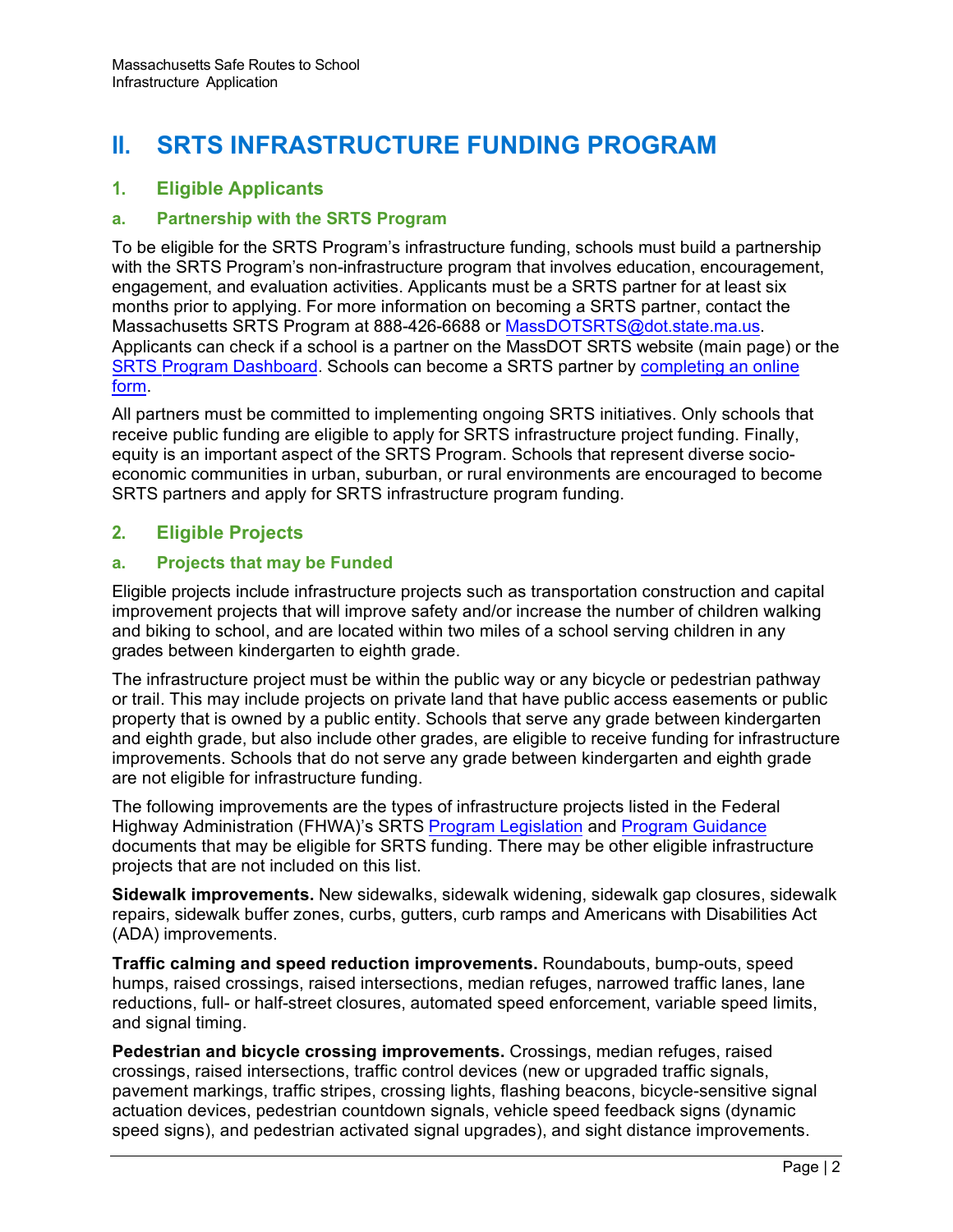**On-street bicycle facilities.** New or upgraded bicycle lanes, widened outside lanes or roadway shoulders or advisory bike lanes, bike boulevards, geometric improvements, turning lanes, channelization and roadway realignment, traffic signs, and pavement markings.

**Off-street bicycle and pedestrian facilities.** Separated/protected multi-use bicycle and pedestrian trails and pathways.

**Secure bicycle parking facilities.** Bicycle parking racks, bicycle lockers, designated areas with safety, lighting and covered bicycle shelters.

**Traffic diversion improvements.** Separation of pedestrians and bicycles from vehicular traffic adjacent to school facilities, and traffic diversion away from school zones or designated routes to a school.

## <span id="page-4-0"></span>**b. Projects that will not be Funded**

Types of projects ineligible for SRTS infrastructure funds include:

**Reoccurring costs.** Reoccurring costs such as salaries for crossing guards and walking school bus leaders.

**Pavement maintenance.** Pavement resurfacing, or pavement preservation (unless part of a road diet/reconfiguration).

**NOTE**: For projects that will involve new pavement markings (e.g., bicycle lanes, crosswalks, striping, sharrows, etc.) **the existing pavement condition must be able to accommodate these markings**. Although the SRTS funding program is able to accommodate a small amount of mill and overlay work (in special circumstances, and with prior written approval, no more than \$50,000 per project) that directly supports pavement markings benefiting student walkers and bicyclists, if a large portion of the existing pavement is in sub-standard condition and the applicant municipality would like to improve it as part of the proposed project, the applicant will be expected to fund this pavement resurfacing or preservation work.

**Travel lane improvements.** Widening and/or adding travel lanes or other motor vehicle related improvements that could negatively affect pedestrian and bicycle safety and mobility.

**School bus improvement projects.** School bus safety projects or improvements to school bus stops.

**Other.** Portable enforcement equipment, such as a speed radar gun, or gifts, such as bicycles, helmets, or reflective clothing.

#### <span id="page-4-1"></span>**c. Project Cost Categories**

The SRTS Program provides funding for both design and construction. The Federal share of the cost of the project is 100 percent; therefore, municipalities are not required to provide a funding match for eligible infrastructure projects. Costs incurred prior to FHWA project approval are not eligible for reimbursement.

When applying for infrastructure funding, applicants will need to estimate project costs. Examples of cost estimates by project size are summarized on the next page for reference. All budgets include a standard 10% for landscaping costs, 15% for traffic management and mobilization, and 20% for contingency. Cost estimates for the examples below are in 2021 dollars and may change over time.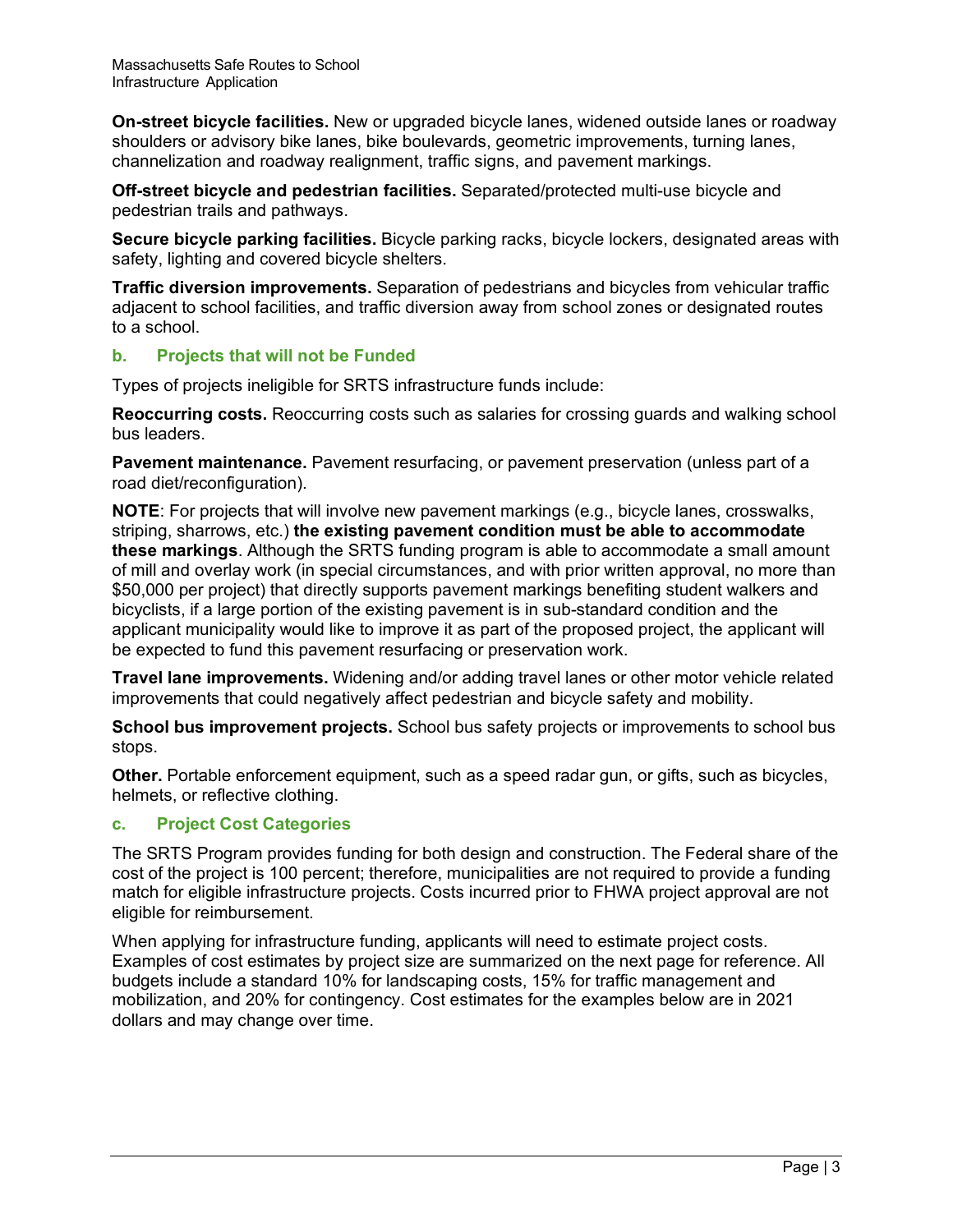|                                                                          | <b>Small Project Budget:</b><br>\$200,000 or less |           | <b>Medium Project Budget:</b><br>\$200,000-\$800,000 |                      | Large Project Budget:<br>\$800,000-\$1,500,000 |             |
|--------------------------------------------------------------------------|---------------------------------------------------|-----------|------------------------------------------------------|----------------------|------------------------------------------------|-------------|
| <b>Item</b>                                                              | Quantity                                          | Cost      | Quantity                                             | Cost                 | Quantity                                       | Cost        |
| New Concrete Sidewalk and Granite Curb                                   | 440 Linear<br>Feet                                | \$66,000  | 840 Linear<br>Feet                                   | \$126,000            | 1,500 Linear<br>Feet                           | \$225,000   |
| Pedestrian Ramps                                                         | 6                                                 | \$12,000  | 12                                                   | \$24,000             | 18                                             | \$36,000    |
| New or Relocated Catch Basins                                            | $\overline{2}$                                    | \$14,000  | 6                                                    | \$42,000             | 8                                              | \$56,000    |
| Pavement markings                                                        | N/A                                               | \$2,500   | N/A                                                  | \$5,000              | N/A                                            | \$10,000    |
| Signage                                                                  | N/A                                               | \$2,500   | N/A                                                  | \$5,000              | N/A                                            | \$10,000    |
| <b>Curb Extensions</b>                                                   |                                                   |           | 4                                                    | \$30,000             | 8                                              | \$60,000    |
| <b>Raised Crosswalk</b>                                                  |                                                   |           | 1                                                    | $\overline{$}10,000$ | $\overline{2}$                                 | \$20,000    |
| <b>Traffic Signal Upgrade</b>                                            |                                                   |           | 1                                                    | \$75,000             | $\mathbf{1}$                                   | \$75,000    |
| Pedestrian Flashing Beacon<br>(2 posts at 1 location)                    |                                                   |           | $\overline{2}$                                       | \$25,000             |                                                |             |
| Lighting                                                                 |                                                   |           | N/A                                                  | \$75,000             | N/A                                            | \$100,000   |
| Pedestrian Flashing Beacon<br>(4 posts at 2 locations                    |                                                   |           |                                                      |                      | 4                                              | \$50,000    |
| New Traffic Signal                                                       |                                                   |           |                                                      |                      | $\mathbf{1}$                                   | \$200,000   |
| <b>Subtotal</b>                                                          |                                                   | \$97,000  |                                                      | \$417,000            |                                                | \$842,000   |
| Landscaping (estimate 10% of subtotal)                                   | N/A                                               | \$9,700   | N/A                                                  | \$41,700             | N/A                                            | \$84,200    |
| <b>Traffic Management and Mobilization</b><br>(estimate 15% of subtotal) | N/A                                               | \$14,550  | N/A                                                  | \$62,550             | N/A                                            | \$126,300   |
| Contingency (20% of subtotal)                                            | N/A                                               | \$19,400  | N/A                                                  | \$83,400             | N/A                                            | \$168,400   |
| <b>Total</b>                                                             |                                                   | \$140,650 |                                                      | \$604,650            |                                                | \$1,220,900 |

A project cost estimate may be higher or lower than the examples above. Assumptions for the examples below include six-foot wide sidewalks from face of curb to back of sidewalk and 30- foot wide roadways. These cost estimates do not include full-depth roadway reconstruction or widening, permitting, or temporary and permanent right-of-way (ROW) acquisition. These costs are the responsibility of the municipality and should not be included in the project cost estimate.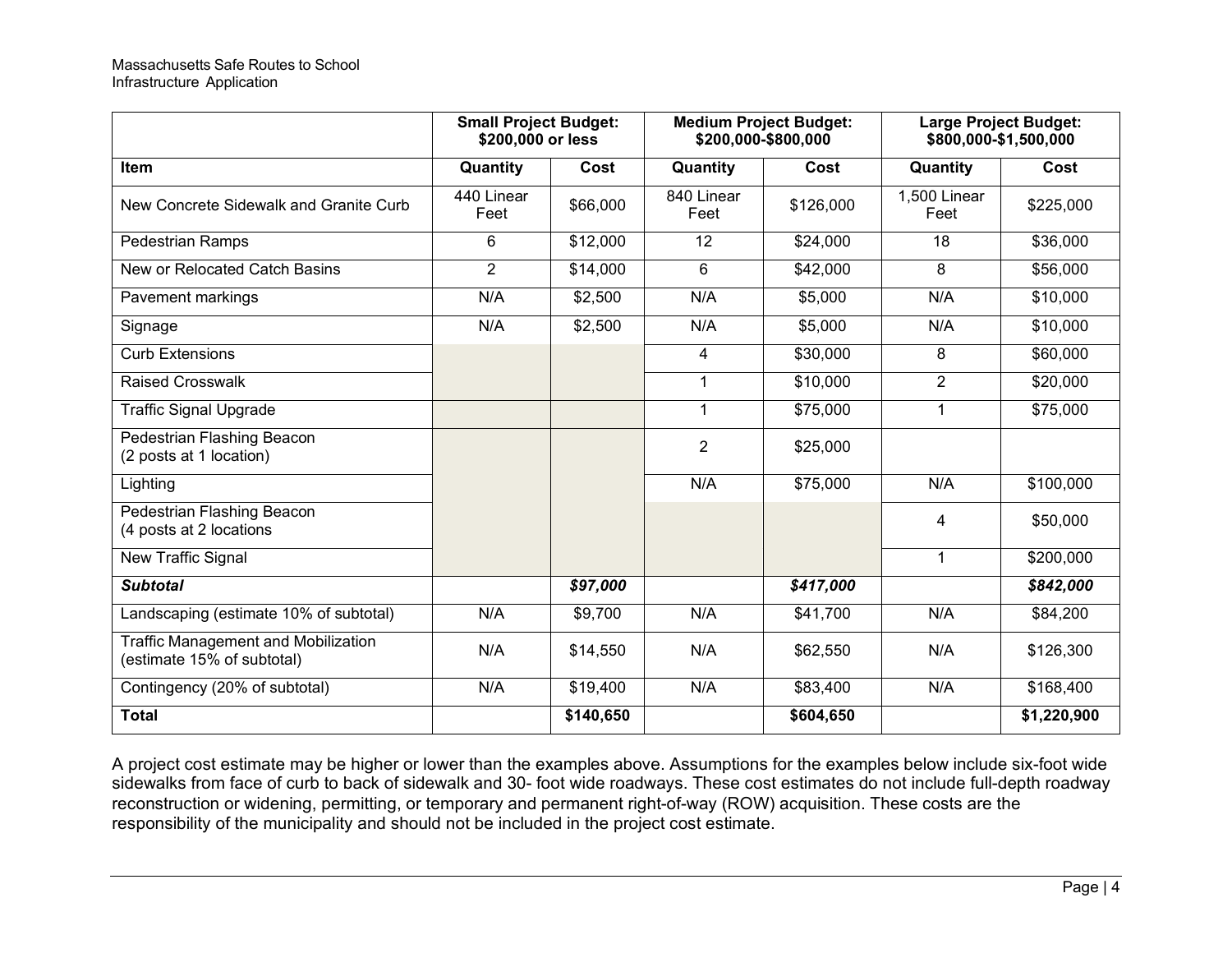# <span id="page-6-0"></span>**d. Other Project Categories and Considerations**

There may be schools that need funding for a SRTS project that is much smaller than the above categories. This might include new crosswalk markings, pedestrian crossing signs, or something similar. For instances such as this, the non-infrastructure component of the SRTS Program offers funding for small projects through its [Signs and Lines Program.](https://www.mass.gov/info-details/safe-routes-to-school-engineering#srts-signs-and-lines-program-) This is geared towards projects anticipated to cost less than \$6,000. If you are already a SRTS partner and would like more information about Signs and Lines, reach out to your SRTS Outreach Coordinator. Otherwise, contact the SRTS Program at 888-426-6688 or Mas[sDOTSRTS](mailto:SRTS.MassRides@dot.state.ma.us)[@dot.state.ma.us.](mailto:MassDOTSRTS@dot.state.ma.us)

To initiate an infrastructure project or report an infrastructure need that may be outside the scope of the SRTS Program, you may contact your community's MassDOT District office for further assistance and guidance.

Infrastructure projects constructed with SRTS funds must be accessible to persons with disabilities, per the Americans with Disabilities Act Accessibility Guidelines (ADAAG) at 28 CFR Part 36, Appendix A, as enforced by the U.S3. Department of Justice and FHWA, and as required under Section 504 of the Rehabilitation Act.

Finally, projects may indirectly benefit high school age children or the general public; however, these cannot be the sole or primary beneficiaries.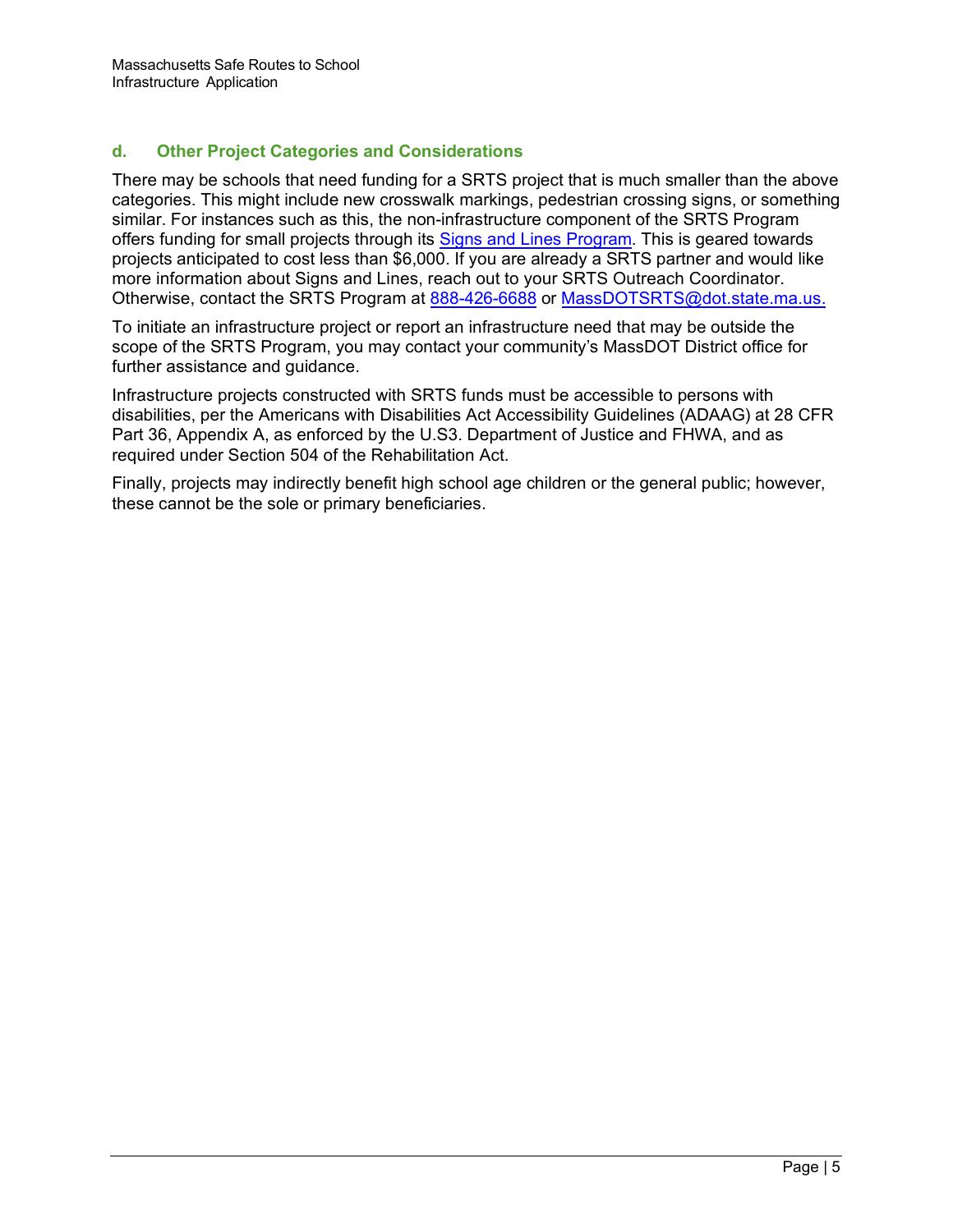# <span id="page-7-0"></span>**III. APPLICATION INSTRUCTIONS**

This section details the SRTS application document. This application determines which projects are selected by the SRTS Project Selection Committee to be funded. Information on SRTS Project Selection Committee review can be found in Chapter 4.

Before beginning the application, applicants must [create an account with MaPIT.](https://www.mass.gov/forms/request-a-geodot-account) Please check with your municipality (Planning and/or Engineering Department) to confirm any existing accounts. Under "Agency," the proponent may select "Municipality" and then choose the corresponding municipality from the drop-down list. In the box below "Reason for requesting account," enter "Safe Routes to School." After submitting the form, account details will be sent to the provided email within a few days.

Once an account has been created, the applicant can access the application. Go to the [MaPIT](https://gis.massdot.state.ma.us/mapit/)  [main webpage](https://gis.massdot.state.ma.us/mapit/) and click "Initiate Workflow" or "Create Project" to begin the application workflow. Below is a detailed explanation of each question required to be completed by the applicant. Applicants should read this chapter entirely before beginning the application. Once you begin the application workflow, you can save your progress and go back to it at any time. However, once you click "submit for acceptance" you are not able to go back and make any edits.

The SRTS application workflow includes the following steps:

- 1. Select a Workflow
- 2. Basic Information
- 3. Sketching
- 4. Geoprocessing
- 5. Safe Routes to School Questions
- 6. Project Need (PN) to complete only upon acceptance by MassDOT
- 7. Project Scope (PS) to complete only upon acceptance by MassDOT

Guidance for the workflow is described in the following pages.

# <span id="page-7-1"></span>**1. Select a Workflow**

The Select a Workflow tab appears when the user clicks the "Initiate Workflow" or "Create Project" button on the Main page of MaPIT. Click "Local Aid**"** and then **select "SRTS"** from the Grant Type section.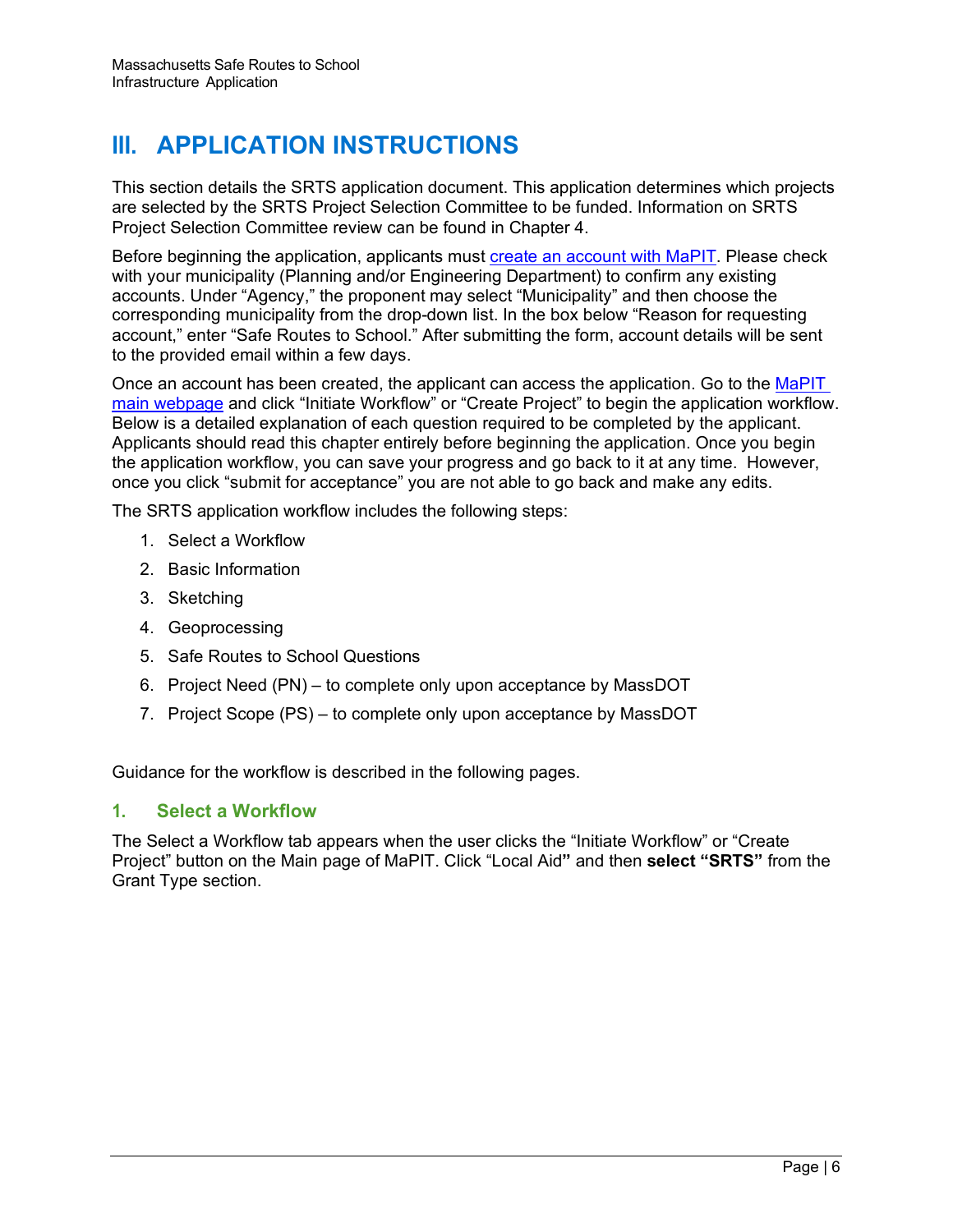|                                                                                                                                                          | Select a Workflow<br>Create a new project using one of the workflows listed below.                                                                                           |  |  |
|----------------------------------------------------------------------------------------------------------------------------------------------------------|------------------------------------------------------------------------------------------------------------------------------------------------------------------------------|--|--|
|                                                                                                                                                          | <b>Basic Project Screening</b><br>Click here to do a preliminary screening of a project area. This workflow will not save a<br>project.                                      |  |  |
|                                                                                                                                                          | Local Aid<br>Click here to initiate a Local Aid application for Chapter 90 funding or get approval for<br>a Complete Streets, Small Bridge or Safe Routes To School project. |  |  |
| <b>Existing Facility Improvement</b><br>Click here to initiate a project to repair or improve an existing roadway, shared-use<br>path or other facility. |                                                                                                                                                                              |  |  |
| <b>New Facility Construction</b><br>Click here to initiate a project to build a new roadway, shared-use path or other facility.                          |                                                                                                                                                                              |  |  |
|                                                                                                                                                          |                                                                                                                                                                              |  |  |
|                                                                                                                                                          | <b>GRANT TYPE</b>                                                                                                                                                            |  |  |
|                                                                                                                                                          | Small Bridge<br>Chapter 90 @ SRTS<br>Bottleneck                                                                                                                              |  |  |
|                                                                                                                                                          |                                                                                                                                                                              |  |  |



# <span id="page-8-0"></span>**2. Basic Information**

#### **Applicants Information**

#### *Project Name:*

Provide the project's name. This should reflect the main component(s) of the project as well as the location (e.g., Sidewalk Construction on Maple Street).

- Follow this format: "Grant Type—Town Name—Road Name–School Name(s)"
- Example: "SRTS–Weymouth–Highland St.–Pingree School"

#### *Date of Application:*

Enter the current date

#### *Municipality:*  Select from the dropdown menu.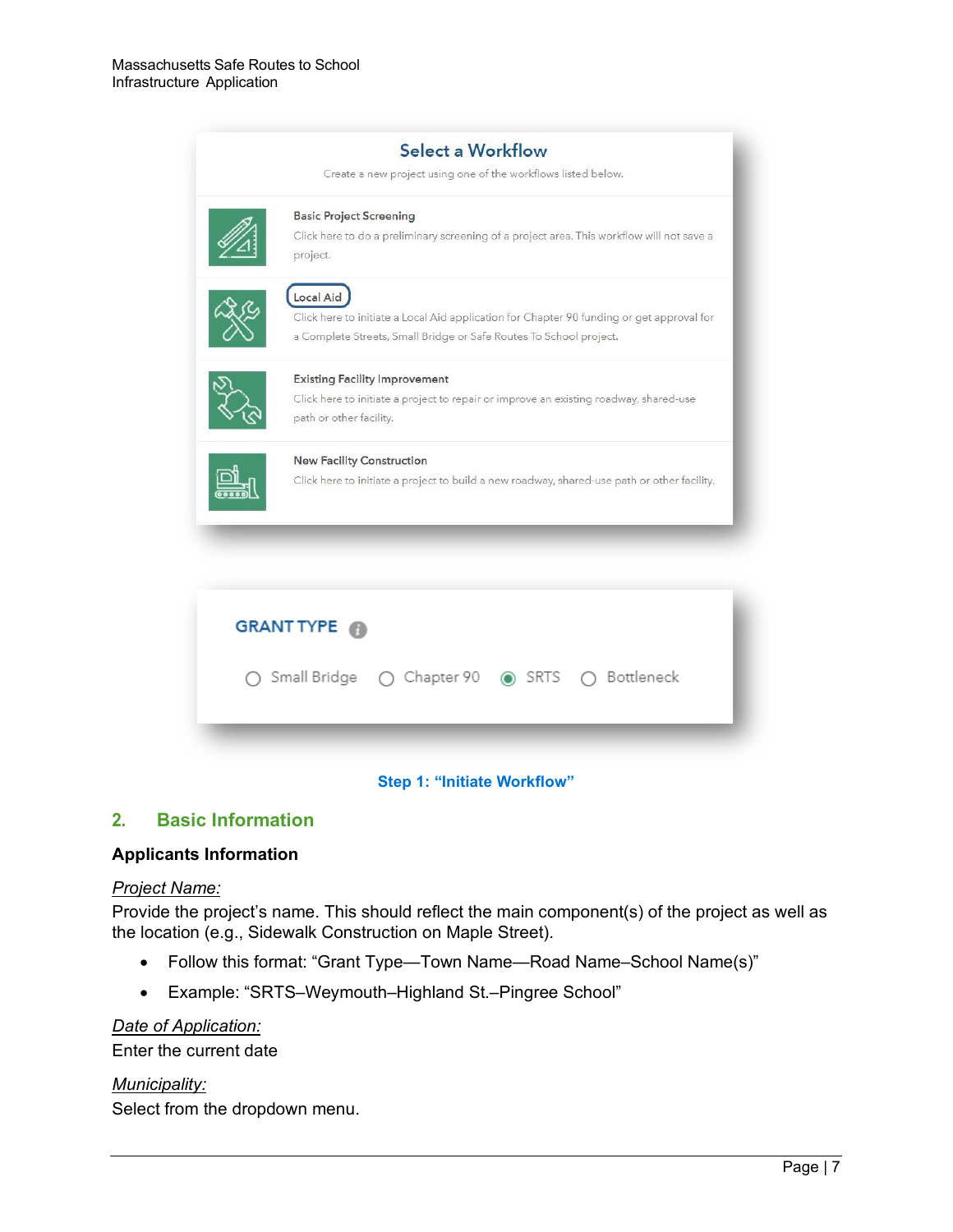Massachusetts Safe Routes to School Infrastructure Application

*District:*  This should autofill.

#### **Municipal Contact**

The municipality must not only be aware of the proposed project, but in support of it. Each application must be associated with a municipal government. Provide the name of the municipal applicant. This person should have decision-making authority for local projects and preferably work within a municipal department responsible for maintaining the municipality's infrastructure. Although the appropriate applicant will vary by municipality, the most successful SRTS projects have buy-in from the Department of Public Works and/or City or Town Engineering Department. For advice on who to list as the co-applicant, reach out to the City or Town's Department of Public Works, Engineering Department, or related municipal department. Fill out all the required contact information (Name, Title, Email, Phone, Address, and Zip).

#### **Nature of Request**

#### *Scope of Work:*

Provide a brief description of the project

• Example: "The project includes installing a pedestrian warning flasher assembly at Lowell Street & Herrick Road, installing new and reconstructing existing sidewalks along Lowell Street, Herrick Road and the West Memorial School driveway, adding pavement markings to Bow Street from Herrick Road to the school driveway, constructing new ADA ramps and crosswalks at all three intersections, and upgrading the signs to meet MassDOT and MUTCD standards."

#### *Desired Start of Construction Date:*

Enter the desired start of construction date.

Click "Save & Next" in the bottom left of the page to move to the next step.

#### <span id="page-9-0"></span>**3. Sketching**

In step three, roughly sketch the limits of the project on the map shown on the right side of the page.

- 1. Select the polygons drawing tool shown near the bottom of the screen.
- 2. Draw a polygon around the project on the map showing the limits of the project. Use the left mouse click to add vertices and double click to finish. Please ensure that the project limits are mapped as closely to the project limits as possible. The polygon should ONLY encompass areas where infrastructure project work is intended to take place.
- 3. Once the polygon is drawn, a window to "Select Routes" will appear displaying roads that intersect within the polygon. You can uncheck any roads you do not wish to include in this window. Click "Select" to continue. The project must be within two miles of a school with at least one grade kindergarten through eighth. Click "Save & Next" to move to the next step.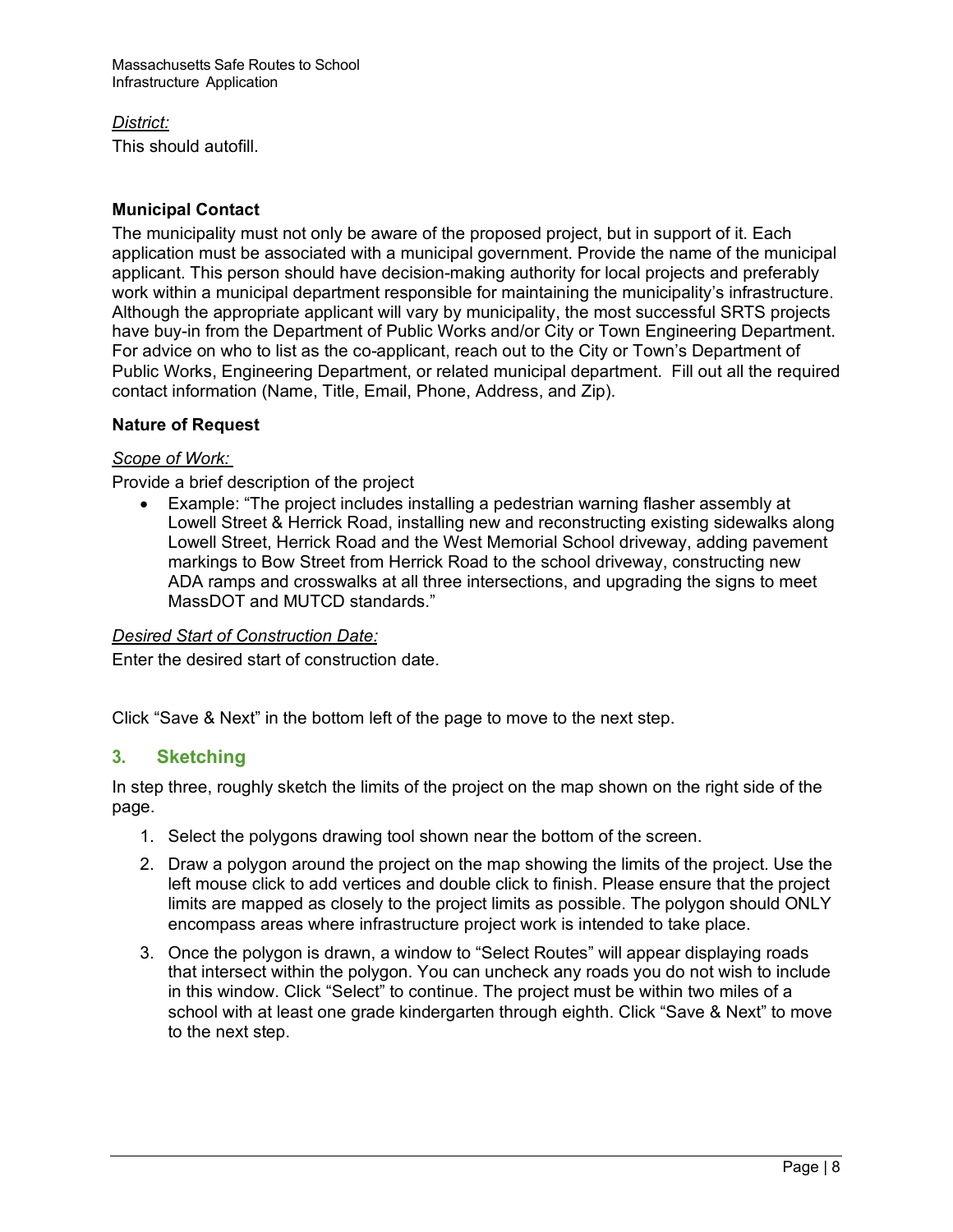| massDOT             | MaPIT - Massachusetts Project Intake Tool (4.0) |                                                                                                         |                                   |
|---------------------|-------------------------------------------------|---------------------------------------------------------------------------------------------------------|-----------------------------------|
|                     |                                                 | <b>Select Routes</b><br>Choose which routes to include (consider using high order routes when possible) | Feldman Park<br>φ<br>×<br>22.60   |
| Route ID            | Street Name                                     | Jurisdiction                                                                                            |                                   |
| N025 SB             | MAPLE STREET                                    | City or Town accepted road                                                                              |                                   |
| N028 EB             | LYMAN STREET                                    | City or Town accepted road                                                                              | KOLBA                             |
| N4913 EB            | <b>DWIGHT STREET</b>                            | City or Town accepted road                                                                              | Ř                                 |
| <b>2</b> L023238 NB |                                                 | Unaccepted by city or town                                                                              |                                   |
| L023349 EB          |                                                 | Unaccepted by city or town                                                                              |                                   |
| L122157 NB          | ELM STREET                                      | City or Town accepted road                                                                              |                                   |
| L122387 EB          | SAINT KOLBE DRIVE                               | City or Town accepted road                                                                              | Cocco<br>$\star$                  |
|                     | s                                               | Select<br>6.00<br>Tas.                                                                                  | Hampden<br>Park<br>$\overline{2}$ |
|                     |                                                 | Select template to create feature<br>Sketching<br>most                                                  | Holyoke                           |

**Step 3: Example Steps of Sketching and Route Selection**

# <span id="page-10-0"></span>**4. Geoprocessing**

- 1. The only action required in step four is to click "Click here to run Geoprocessing." The application will automatically intersect the project sketch with the pre-configured layers that can be used during application review. Text will begin to appear beneath the "Click here to run Geoprocessing" button. This process can take one to two minutes or longer, depending on your connection speed.
- 2. Intersecting layers will be highlighted in yellow. When the geoprocessing is complete, the page will say "Succeeded" (along with the time it succeeded) along the bottom of the Geoprocessing window.
- 3. Hit "Save & Next" once the geoprocessing is complete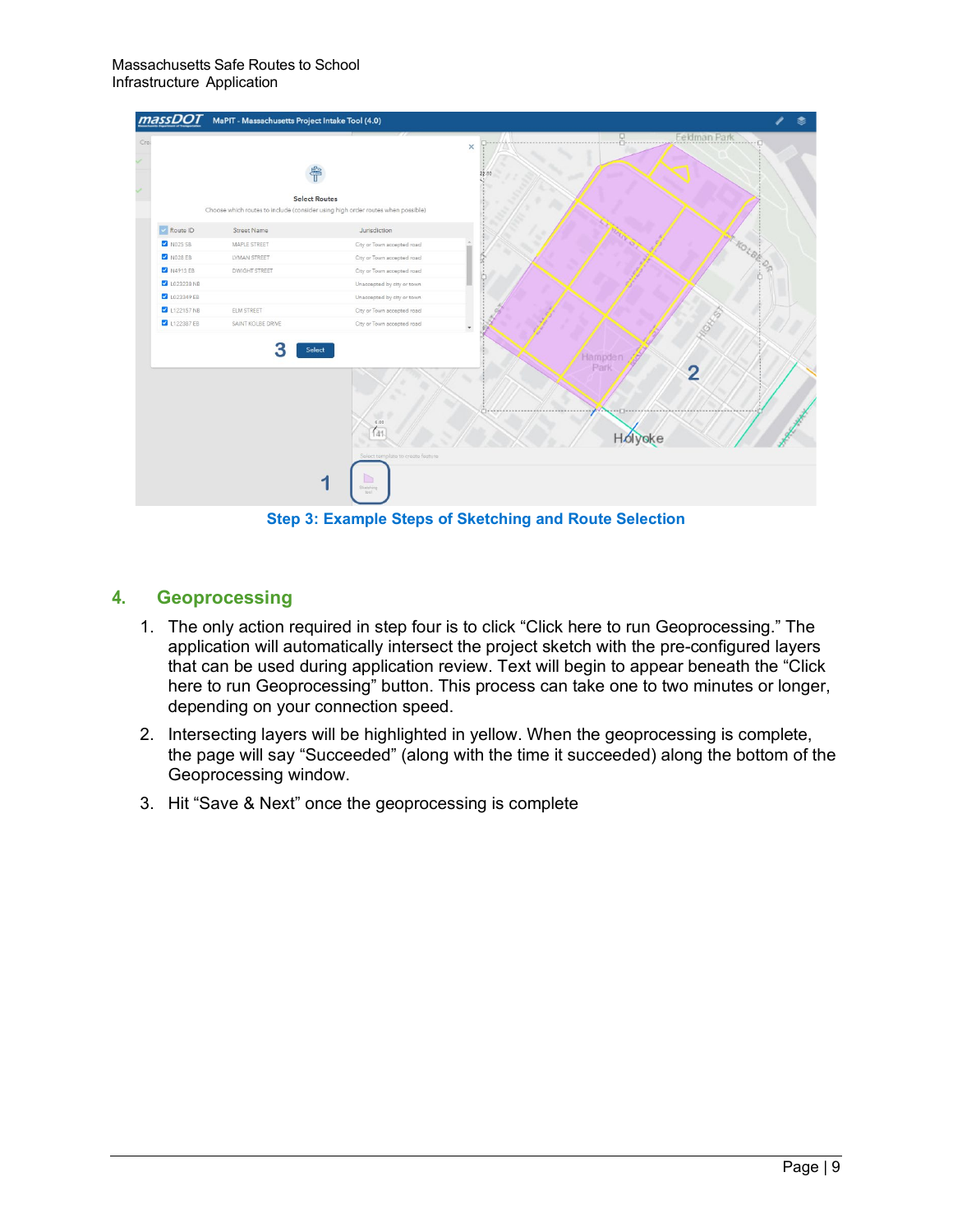

**Step 4: Example of Geoprocessing**

# <span id="page-11-0"></span>**5. Program Specific Forms: Safe Routes to School Questions**

Step five takes the user to the Safe Routes to School application questions. Provide all the required information and click "Submit for Acceptance" for sending the application to the evaluation committee. See detailed instructions for each question below.

#### <span id="page-11-1"></span>**a. School and Municipality Applicant Information (Questions 1-17)**

#### **School Applicant Information (Questions 1-9)**

*1. Name of Applicant School:*

Provide the full name of the school for which the application is being submitted.

*2. School Applicant Contact:*

Provide a name of someone at the school that will be a point-of-contact for the project. This may be a school principal, another school administrator in a leadership role, or someone who has contact with an administrator at the school. This person may also be the main proponent of the project.

*3. Title/Role:*

Provide the complete title/role for the school contact.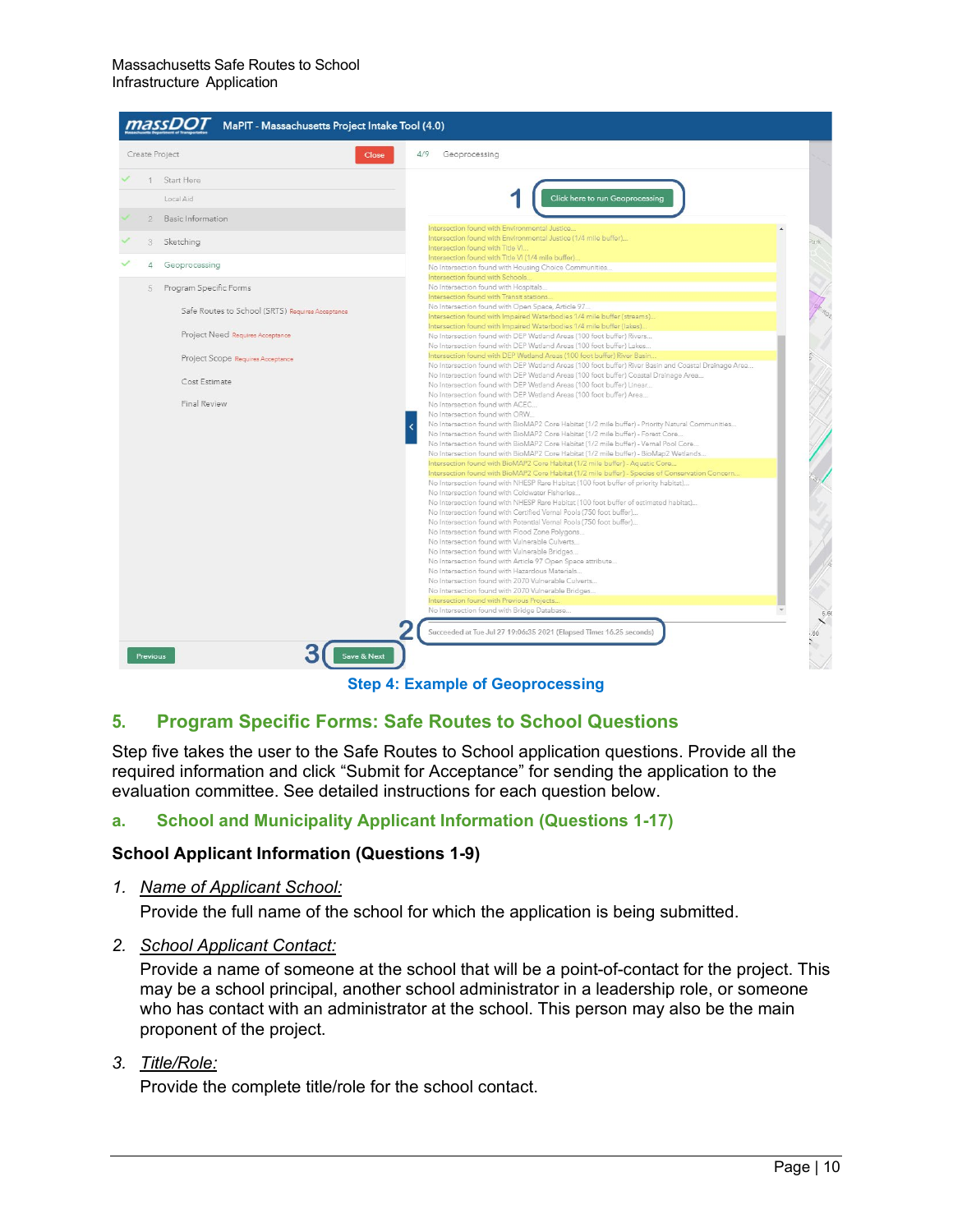Massachusetts Safe Routes to School Infrastructure Application

*4. Phone:*

Provide phone number of the school contact.

*5. Email:*

Provide email address of the school contact.

*6. Address:*

Provide the school's address.

*7. Address 2:*

Use this space for any additional information about the address.

*8. Town/City:*

Provide the name of the town or city.

*9. Zip Code:* Provide the zip code for the town or city.

## **Municipal Co-Applicant Information (Questions 10-17)**

*10. Municipal Applicant Contact:*

The municipality must not only be aware of the proposed project, but in support of it. Each application must be associated with a municipal government. Provide the name of the municipal co-applicant. This person should have decision-making authority for local projects and preferably work within a municipal department responsible for maintaining the municipality's infrastructure. Although the appropriate co-applicant will vary by municipality, the most successful SRTS projects have buy-in from the Department of Public Works and/or City or Town Engineering Department. For advice on who to list as the co-applicant, reach out to the City or Town's Department of Public Works, Engineering Department, or related municipal department with similar roles and responsibilities. Other municipal offices and officials, such as the Board of Selectmen, Town Manager, Mayor's Office, or Planning Department, may be included on the application, but priority will be given to applications with support from municipal departments that are directly responsible for maintaining the municipality's infrastructure. If the proposed project is selected to advance, the municipal co-applicant will be contacted to ensure support of the project.

#### *11. Title/Role:*

Provide the title/role for municipal contact.

*12. Phone:*

Provide phone number of this municipal contact.

#### *13. Email:*

Provide email address of this municipal contact.

#### *14. Address:*

Provide official address for this municipal contact.

*15. Address 2:*

Use this space for any additional information about the address.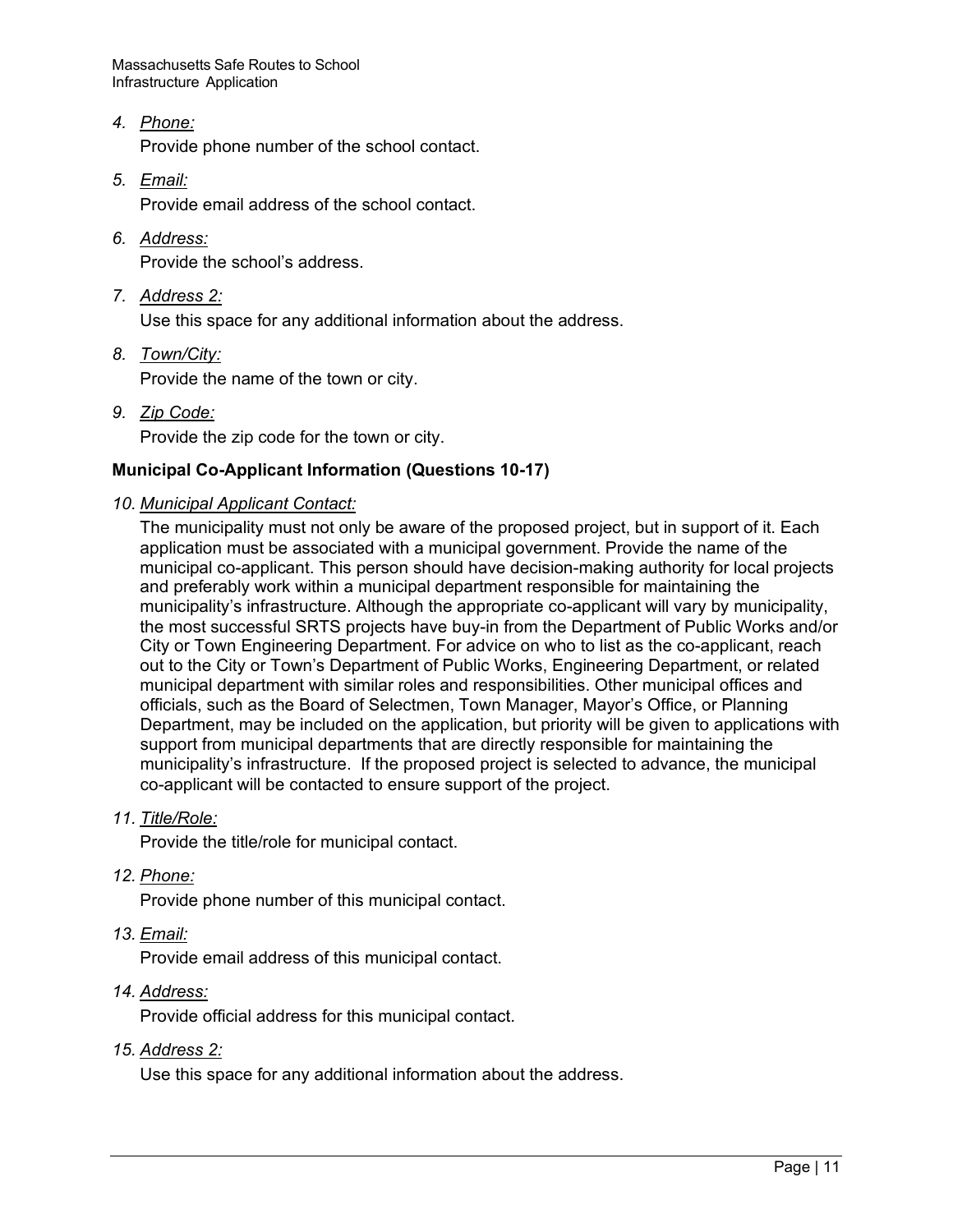Massachusetts Safe Routes to School Infrastructure Application

#### *16. Town/City:*

Provide the name of the town or city.

#### *17. Zip Code:*

Provide the zip code for the town or city.

#### <span id="page-13-0"></span>**b. Part I - School Information (Questions 18-26)**

#### *18. Is the school designated Title I?*

Title I Part A of the federal Elementary and Secondary Education Act provides financial assistance to districts and schools with high numbers or high percentages of children from low-income families to help ensure that all children meet challenging state academic standards.

#### *19. What percent of students are considered "Economically Disadvantaged?[2"](#page-13-1)*

Calculated based on a student's participation in one or more of the following stateadministered programs: the Supplemental Nutrition Assistance Program (SNAP); the Transitional Assistance for Families with Dependent Children (TAFDC); the Department of Children and Families' (DCF) foster care program; and MassHealth (Medicaid).

#### *20. Total enrollment.*

Provide the total enrollment for the school. Reference [Massachusetts Department of](https://www.doe.mass.edu/infoservices/reports/enroll/)  [Education enrollment database,](https://www.doe.mass.edu/infoservices/reports/enroll/) if needed.

#### *21. What grades are served by the school?*

Only schools with at least one grade kindergarten through eighth are eligible for project funding. If a school has additional grades, that is acceptable, but schools must have at least one grade kindergarten through eighth. Mark all grades that apply.

#### *22. Are there any plans for potential closure, relocation, or expansion of the school? Please explain.*

Indicate any plans for school closure, relocation, or expansion.

- *23. Student distances to school. If unknown, please leave all the zeros in the chart.* Indicate the approximate number of students that live within each distance from the school.
- *24. Are any students bused within a mile of the school? If yes, please explain.* Provide information about busing of students within a mile of the school, if students are bused.
- *25. Do school districts charge families a fee for bus transportation to/from school?* Indicate if the district charges a fee for bus service. If fee is charged, provide how much is charged and indicate if the fee is weekly, monthly, or yearly.

<span id="page-13-1"></span><sup>2</sup> Source: <https://profiles.doe.mass.edu/statereport/selectedpopulations.aspx>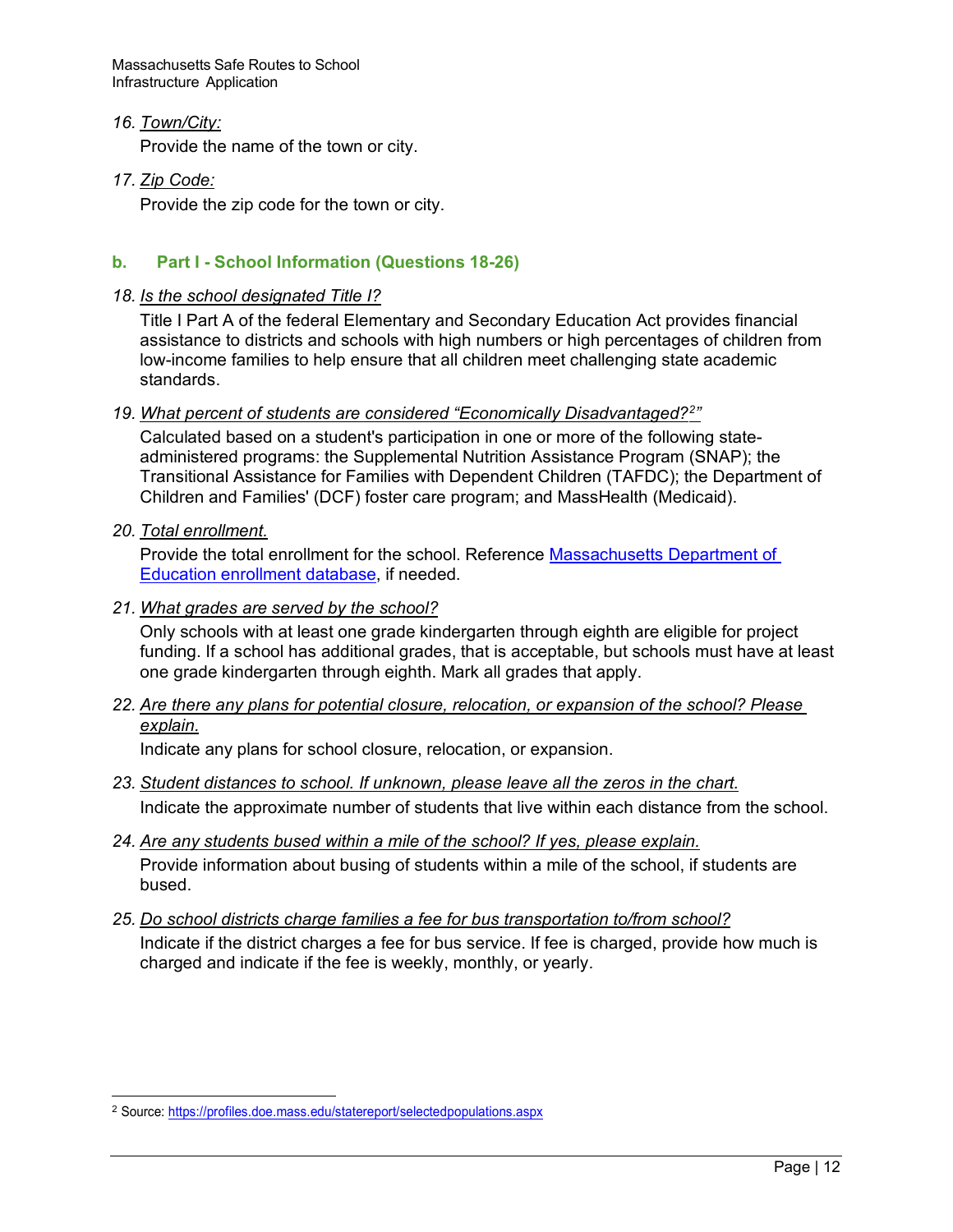#### *26. Provide number of students that take each mode of transportation TO and FROM school (on a typical day). Record comments on these numbers, if any. If unknown, please leave all the zeros in the chart.*

Complete the table to show how many children currently and on a typical day take each mode of transportation TO school in the morning and FROM school in the afternoon. In the space provided below the tables, record comments on the numbers you entered, if any.

#### <span id="page-14-0"></span>**c. Part II - Facility Location and General Information (Questions 27-30)**

#### *27. Project Description*

Provide a brief description of the project including road names and project limits (i.e., where the project is located), and length of project: Limit your response to 500 words. Do not write "see attached documents." Your project description should be included in this text box.

Provide a brief description of the project. Please be as specific as possible, including road names, project limits (i.e., where the project is located), and proposed improvements.

Briefly note the identified issues that will be addressed by the improvements. Limit your response to 500 words. Check all the objectives that the proposed project seeks to achieve.

Sample Project Descriptions:

• Smith Rd. between H Street and M Street

To reduce vehicle speeds and crossing distances, install 1,650 linear feet of 6ft wide sidewalk, 3ft wide planter strip, curb, gutter and roadway reconfiguration (road diet), restripe to include bicycle lanes, maintain two 10ft wide travel lanes and 7ft wide side street parking.

• Crossing Improvements Near Smith Elementary School

To increase the number of students walking to and from school, this project proposes crossing improvements at three key intersections for students approaching the Smith Elementary School. Proposed improvements include the addition of curb extensions and rapid flashing beacons at the A Street and B Street intersection; a pedestrian refuge island at the crossing from C Street to D Street; and sidewalk and crosswalk rehabilitation, curb bump-outs, and updated lighting at the E Street F Street intersection.

Please note that awarded projects will have to meet requirements described in the MassDOT Engineering Directive, ["Controlling Criteria and Design Justification Process for](https://www.mass.gov/doc/controlling-criteria-and-design-justification-process-for-massdot-highway-division-projects-e/download)  [MassDOT Highway Division Projects.](https://www.mass.gov/doc/controlling-criteria-and-design-justification-process-for-massdot-highway-division-projects-e/download)" Please review this directive and ensure the project description and estimated project budget account for these requirements (e.g., inclusion of bicycle facilities, appropriate width of sidewalks and bicycle facilities, inclusion of pedestrian facilities on both sides of a roadway, etc.)

*28. Is the proposed project on an existing walking and/or bicycling route(s)? Visit the [Potential](https://massdot.maps.arcgis.com/apps/webappviewer/index.html?id=371274be470c4f9db0543943398eb3d3)  [for Everyday Biking](https://massdot.maps.arcgis.com/apps/webappviewer/index.html?id=371274be470c4f9db0543943398eb3d3) site and [Potential for Walkable Trips](https://geo-massdot.opendata.arcgis.com/datasets/potential-for-walkable-trips/explore?location=42.063670%2C-71.687035%2C9.24) site to gather and provide additional information in this application.*

Indicate whether the proposed project is on an existing walking and/or bicycling route(s) to school.

*29. How were the proposed project improvements identified? (Walk audit, Road Safety Audit, or other similar assessment at or near the school?*

Indicate whether the project improvements were identified through a previous assessment, such as a walking audit, Road Safety Audit, or other similar assessment at or near the school. If by other assessment, please describe.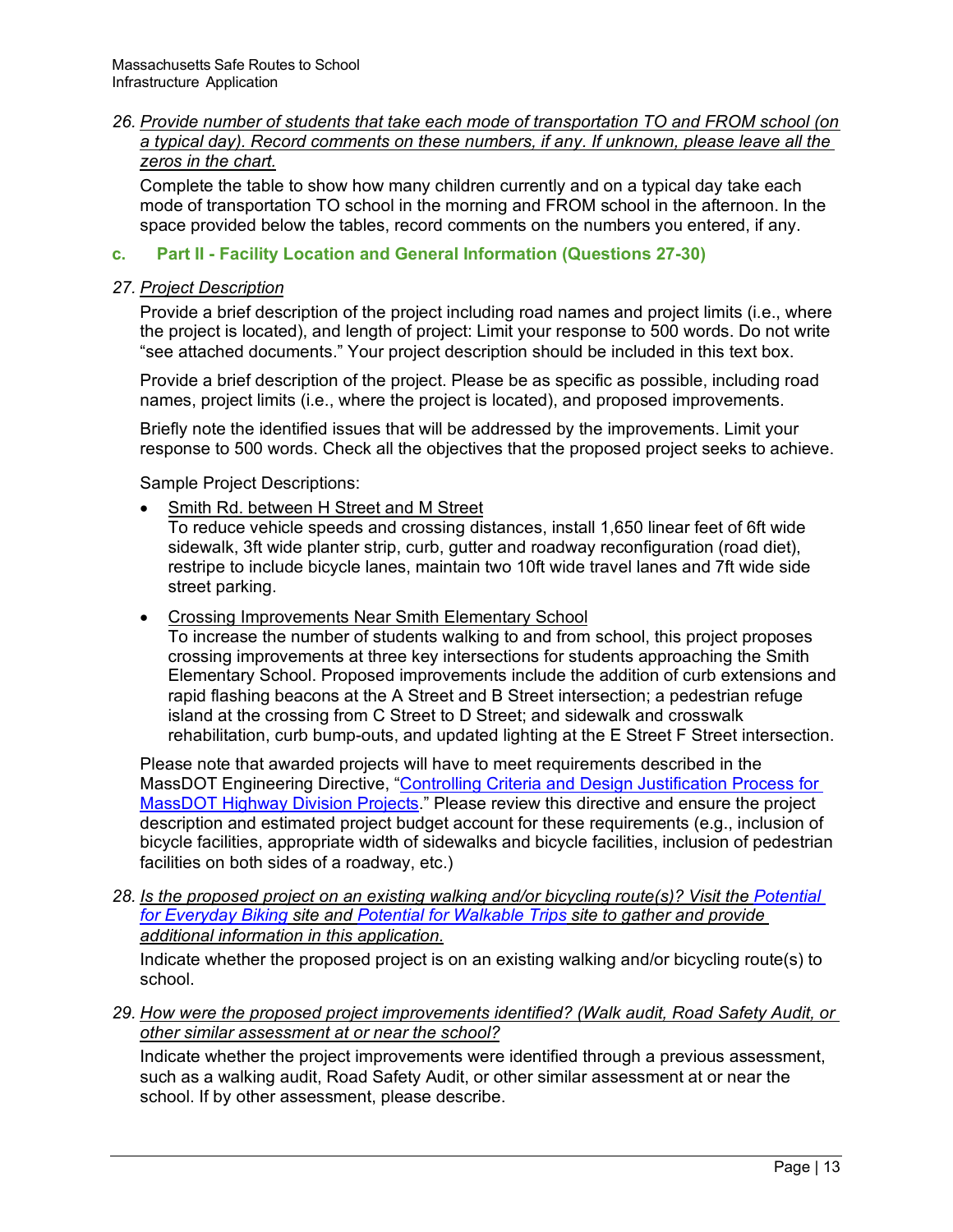#### *30. Insert photographs (limit of 10) of the existing project area.*

Photos (maximum of 10) should be provided to illustrate the current conditions, concerns, and barriers to safe walking and bicycling. At least one photo should be provided of the current conditions and may include street-level views as well as aerial photos. Uploads may also include illustrations/renderings of the proposed project but should be labeled clearly to indicate that the image is a rendering. The photos may be uploaded one at a time by clicking "Choose File". Photos should be in PNG or JPEG formats. Please label photos with the school applicant's name and general location.

## <span id="page-15-0"></span>**d. Part III – Identification of Problem, Need, or Opportunity (Questions 31-40)**

#### *31. Project Objectives*

Select any objectives that apply to the proposed project.

- 32. *Indicate existing issues or deficiencies in the project study area impacting walking and biking safety and mobility. Check all that apply and provide supporting documentation and/or narrative. Explain how the project might alleviate these issues. Visit [MassDOT's Impact](https://apps.impact.dot.state.ma.us/cdp/home) [Portal](https://apps.impact.dot.state.ma.us/cdp/home) to gather and provide additional information in this application.*
	- *A history of crashes, particularly involving pedestrians and/or bicyclists.* Explain any pedestrian and/or bicyclists crashes in the project area. Provide information on the most frequent sources of the injury to pedestrians and/or bicyclists, such as hit by car, tripped on a sidewalk, fell on a roadway, crashed or collided, sidewalk/roadway not in a good repair etc. Consult local police reports as appropriate to get this information. MassDOT's interactive crash map may also be helpful, and can be found [here.](https://apps.impact.dot.state.ma.us/cdp/dashboard-list/12)
	- *Speeding issues in the project area.* Identify the speeding issues in the project area, if any. Explain how speeding issues were identified, for example, speed surveys. Identify major factors contributing to speeding issues in the project area.
	- *Lack of safe crossing(s) (unmarked midblock crossing, long crossing distances or poor yielding compliance at existing crossings), poor/no lighting.* Identify the roadways/areas with lack of safe crossing(s), if any. Examples include lack of in-street pedestrian crossing signs, advanced pedestrians sign and yield (stop) line, pedestrian refuge island in long crossing distances, or pedestrian hybrid beacons (PHBs).
	- *Lack of sidewalks or other pedestrian facilities.* Explain if there is lack of sidewalks or other pedestrian facilities, including walkways, pathways, curb ramps, shared use paths, crosswalks, signals, and signs in the project area.
	- *Lack of bicycle infrastructure and facilities.* Indicate lack of bicycle infrastructure such as the lack of or overly narrow bicycle lanes, lack of clear signage, no buffer zone between bike lane and roadway, poor lighting, discontinued bike lane or bike paths, narrow outside lanes or roadway shoulders, and lack of pavement markings. Indicate if there is a lack of both on-street and off-street bicycle parking facilities, including bicycle racks, lockers, and covered shelters.
	- *Frequent or potential areas where pedestrians and bicyclists experience conflicts with motor vehicles.*

Describe any areas where conflicts occur. An example of this could be places that experience a high volume of turning vehicles, unsatisfactory intersection geometry, poor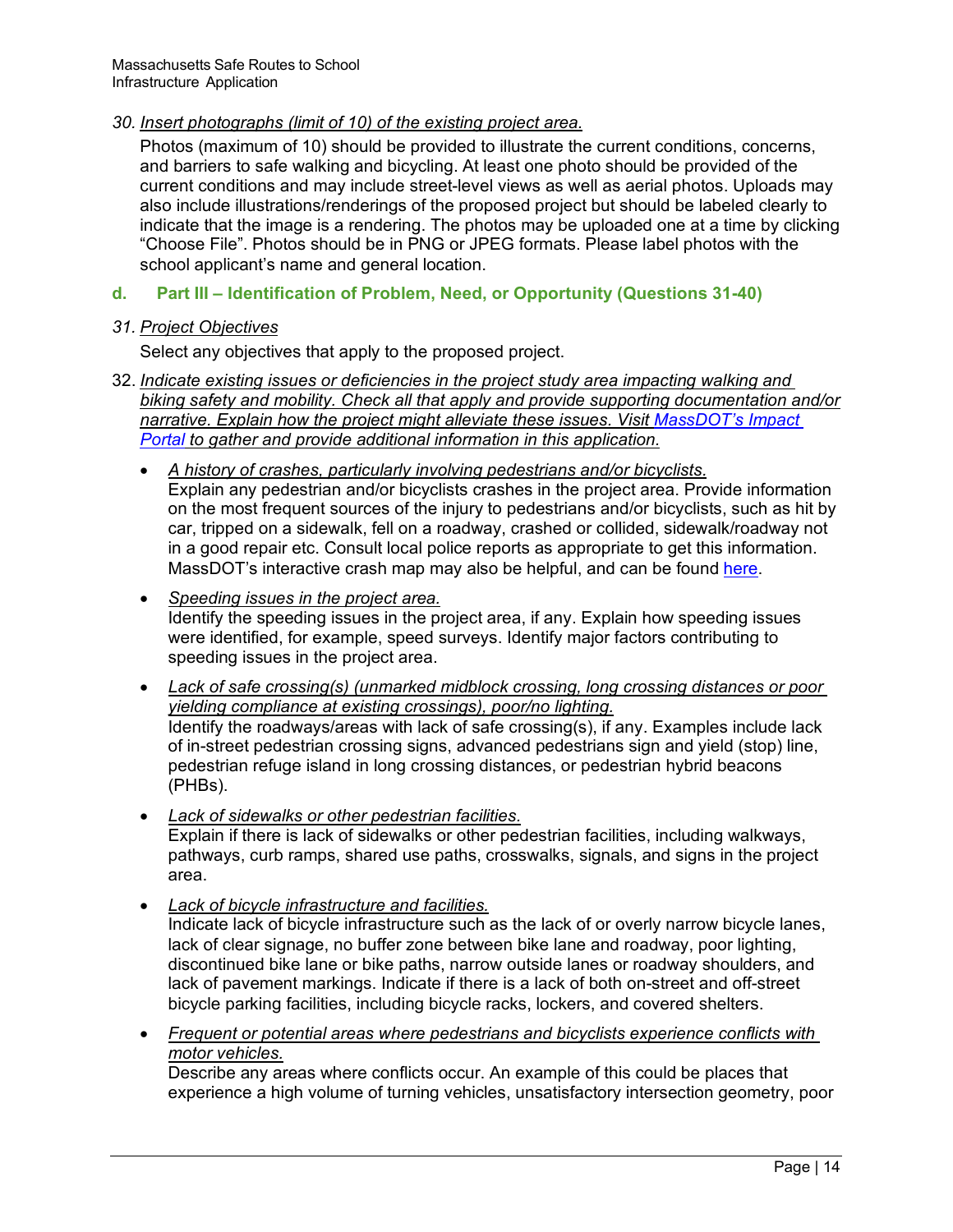visibility, poorly designed bike lanes, midblock crossings where conflicts occur due to speeding vehicles, lack of pedestrian crossings or crossing signs, or poor lighting.

- *Issues with sight distance for motorists and pedestrian/bicycle visibility.* Indicate issues such as light poles, landscaping (vegetation overhanging into sidewalk, trees blocking the view of traffic signals), parking spaces near crosswalks, debris accumulation and other features that might obstruct the sight distance (the length of roadway visible to driver) for pedestrian/bicycle visibility.
- *Need upgraded facilities to make routes accessible and ADA compliant.* Identify streets, intersections, sidewalks, or bike lanes/paths that need upgrades to make them accessible. Identify specific facilities that are needed, including curb ramps with detectable warning surface panels, accessible pedestrian signals for people who are visually impaired and/or have hearing disabilities, or visible pavement markings.
- *Other.* Indicate any other existing issues or deficiencies in the project area not covered above.

## *33. Does the project have community support? If so, explain. (You will have the opportunity to upload supporting documents below in Question 40.)*

Explain any community support that project has received. Explain if there are any documents, newspaper clippings, or letters of support from local officials or members of the community which demonstrate support. If the proposed project is not on school property or if it is on public right-of-way owned by others, then explain whether the owner supports the project.

# *34. Do initiatives or committees exist that support SRTS in the community? If so, explain.*

Provide a list of existing initiatives or activities that support the SRTS program in the community including Walk and Bike to School Days, Walking School Buses, Pedestrian or Bike Safety Programs, Bike Trains, etc. State whether the school benefiting from the proposed project has a written policy to support walking and bicycling to school. Provide a list of the committees that support SRTS program in the community. Explain if there are letters of support for the SRTS program from the municipality or community organizations.

# *35. Is the project(s) identified in an adopted plan or other formal document? If so, explain.*

Explain if the project has been included in an adopted plan or other formal document such as a municipality's Master Plan or Comprehensive Plan, Bicycle and Pedestrian Plan, state or regional Long Range Transportation Plan (LRTP), Transportation Improvement Plan (TIP), State Transportation Improvement Plan (STIP), Unified Planning Work Program (UPWP), or Capital Investment Plan (CIP). Provide the name of the plans or documents. This helps reviewers understand the history and context of a proposed project while also providing information on local support for the project.

# *36. Is the proposed project part of a larger project planned at or near the school? If yes, what other improvements are planned?*

Provide the name of the larger project at or near the school that the proposed project is part of. Indicate what additional improvements will be achieved by the larger project and explain how these improvements will be coordinated with the proposed project.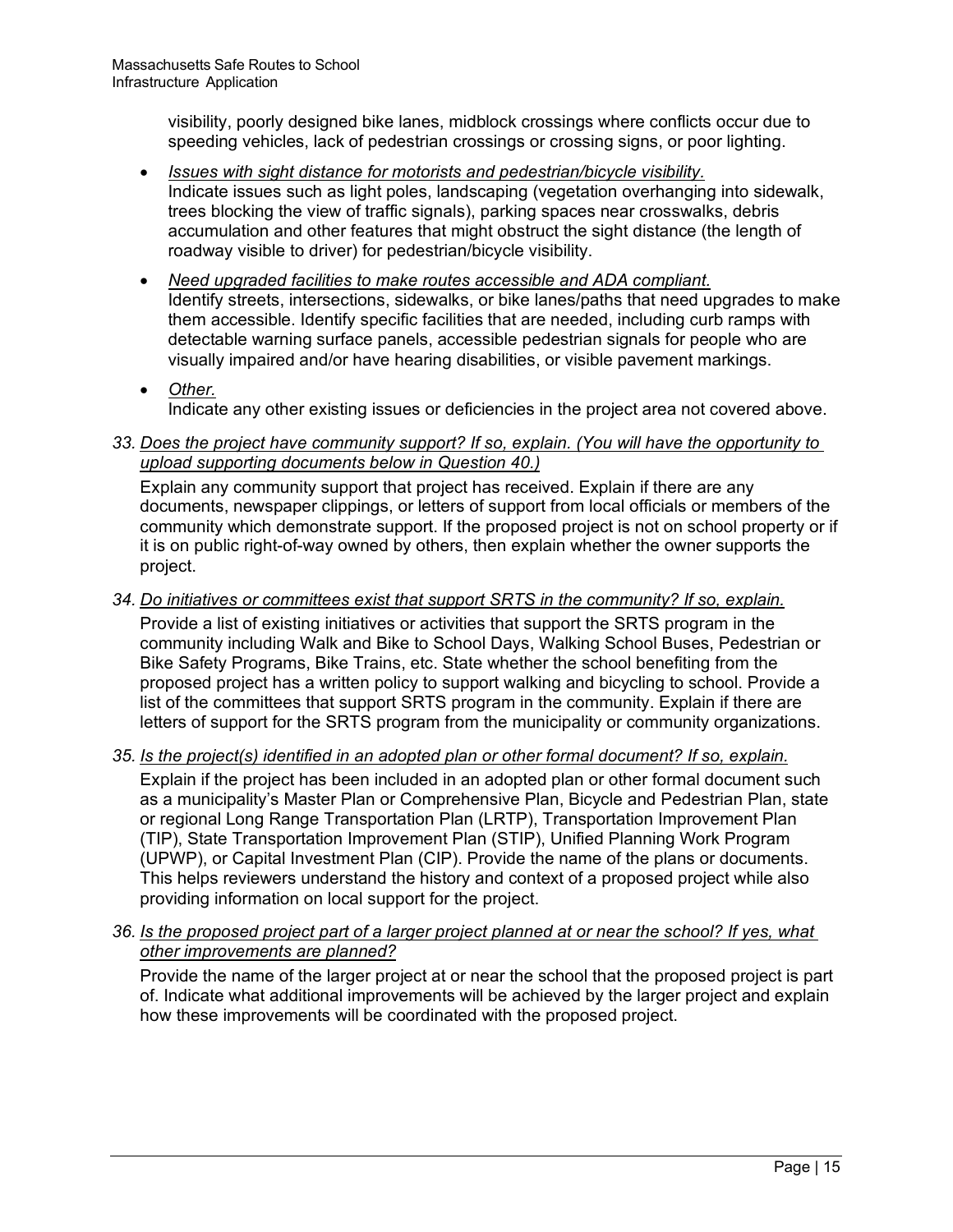*37. Have current design plans been developed for the proposed project? If so, please indicate the design phase (%) and attach to this application.*

Indicate whether current design plans have been developed for the project and if so, provide the design phase (%) and attach the design plan to this application. All SRTS project designs must be consistent with these documents:

- American Association of State Highway and Transportation Officials (AASHTO) [Guide](https://store.transportation.org/Item/CollectionDetail?ID=131)  [for the Planning Design, and Operation of Pedestrian Facilities,](https://store.transportation.org/Item/CollectionDetail?ID=131) AASHTO [Guide for the](https://store.transportation.org/Item/CollectionDetail?ID=116)  [Development of Bicycle Facilities](https://store.transportation.org/Item/CollectionDetail?ID=116) (current Edition),
- FHWA's [Manual on Uniform Traffic Control Devices](https://mutcd.fhwa.dot.gov/) (current edition),
- [Massachusetts Amendments to the 2009 Manual on Uniform Traffic Control Devices and](https://www.mass.gov/service-details/mutcd-massachusetts-amendments)  [the Standard Municipal Traffic Code,](https://www.mass.gov/service-details/mutcd-massachusetts-amendments) and
- Chapters 5 and 6 of MassDOT's 2006 [Project Development and Design Guide.](https://www.mass.gov/lists/design-guides-and-manuals)

#### *38. A cost estimate is required for the proposed project. Please provide the overall budget and identify the major budget components of this specific project. Please attached the estimated budget (in PDF) below in Question 40.*

Develop a cost estimate for the proposed project then provide the budget and a detailed cost breakdown of all the components, including cost estimates of the materials and tasks needed to accomplish the project. Remember, costs incurred prior to FHWA project authorization are not eligible for reimbursement. You can use the project cost estimates in the previous chapter as a guide.

*39. Are any other infrastructure improvements planned at or near the school by MassDOT or the local municipality or school district or another entity? If so, explain.*

Explain any infrastructure improvements that are planned or currently under construction. Describe whether the project or projects will improve walking and bicycling to school or if they will provide new facilities. Provide information on when these projects are anticipated to be completed.

*40. Insert documents (limit 10) for the existing project area.*

Upload all supporting documents required or recommended for this application such as community support and the estimate budget. The documents may be uploaded one at a time by clicking "Choose File".

Once all questions are answered, click "submit for acceptance." Make sure you have submitted everything before you click the button-you will not be able to make changes once it is submitted. You will receive an email confirmation from MassDOT as a receipt of your application.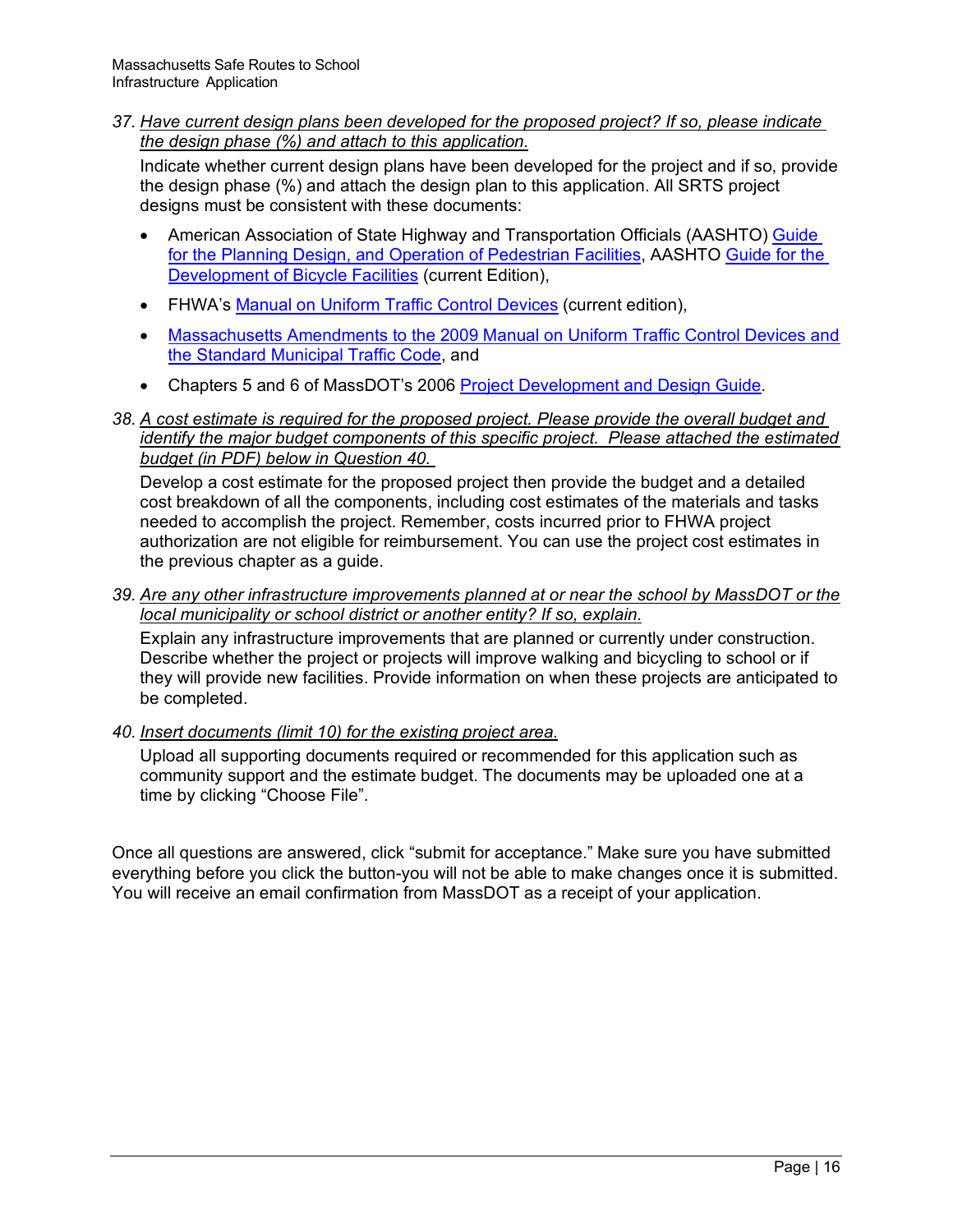*From: DOT GIS Services <DOT.GISServices@dot.state.ma.us> Sent: Monday, July 12, 2021 2:39 PM To: Engineering@MAmunicipality.org Subject: Project Intake Tool Notification – SRTS Submitted*

*Notification of application submitted:*

*Your application for Massachusetts Safe Routes to School (SRTS) infrastructure project funding has been successfully submitted. Your application is now under review. If there are questions regarding your application, a member of the SRTS Program Team will be in touch via email or phone. Successful applicants will be invited to continue on to the next step of the application process. You will receive an email when a decision has been made regarding your application.* 

*If you have questions, please contact MassDOTSRTS[@dot.state.ma.us](mailto:MassDOTSRTS@dot.state.ma.us)*

*Thank you, Massachusetts SRTS Team* 

#### **Example Email confirming Application Submission and Review**

After the application period closes, the application will be reviewed by the SRTS Project Selection Committee. For more information about the review process and the Project Selection Committee, see the next chapter. Once reviewed, selected applicants will be notified, and projects will be advanced to steps six and seven. If a project is not selected this during this year's solicitation, it can be resubmitted during the next application period. Applications are automatically saved in MaPIT for future use.

# <span id="page-18-0"></span>**6. Project Need (PNF)**

The Project Need Form (PNF) is a MaPIT form used for state and federal-funded projects across the Commonwealth. The PNF provides preliminary information about the proposed project in order to have the project programmed into the State Transportation Improvement Plan (STIP). Only the projects selected by the SRTS Project Selection Committee are invited to complete the PNF. The local municipality is responsible for filling out the PNF. SRTS staff will contact the municipality and provide assistance in completing this step as necessary. No further action is required by the applicant school at this stage, but the applicant may be contacted for support.

# <span id="page-18-1"></span>**7. Project Scope (PS)**

After the PNF is accepted, projects proceed to the Project Scope (PS). Just as with the PNF, the municipality is responsible for completing this step. A member of the SRTS staff will assist the municipality as needed. The applicant school may be contacted during this step, but no action by the applicant school is required. Once complete, the PS is sent for final approval by the MassDOT Project Review Committee (PRC). After official approval, the project is entered into MassDOT's project tracking system (ProjectInfo) and the school and municipalities are notified of the design and construction schedule. Please note that after approval and migration to ProjectInfo, the project will no longer appear in MaPIT.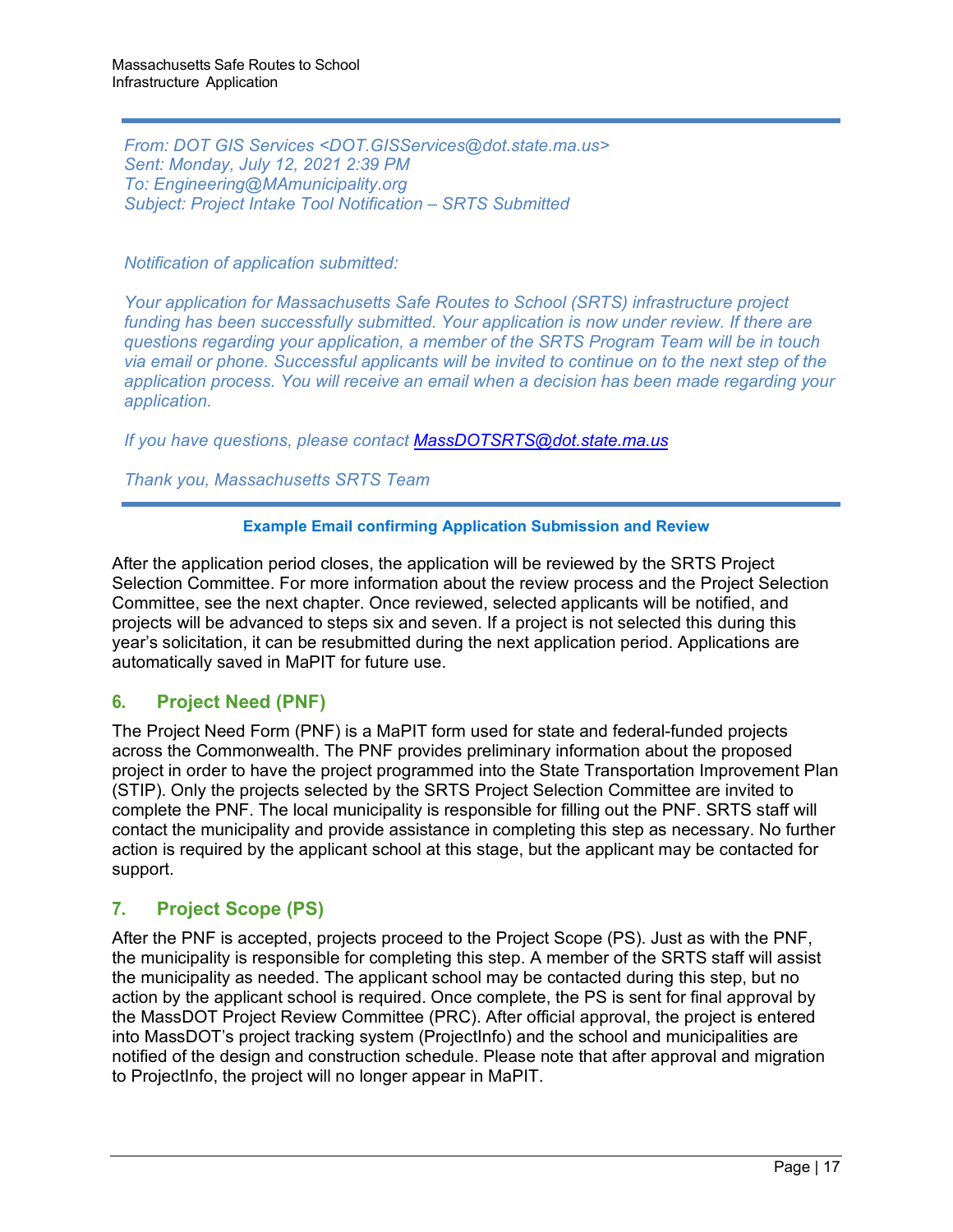# <span id="page-19-0"></span>**IV. APPLICATION EVALUATION**

After the application period closes, the SRTS Project Selection Committee will review submitted applications. The Project Selection Committee is comprised of MassDOT Main Office staff from various divisions. As a part of their review, the Project Selection Committee will score each application. A summary of the scoring rubric is shown below. Following the scoring, the Project Selection Committee will discuss and select the projects that will be funded. It is anticipated that application review will take approximately one month, but this may vary depending on the number of applications received. All applicants will be notified of the status of their application once a decision has been made.

| <b>Question</b><br><b>Number</b>  | <b>Criterion</b>                                                                                                                                                                                                                                                                                                                                                                                                                                                                                                                  | <b>Sub-Criterion</b>                                                                                                                                                   | <b>Maximum</b><br><b>Points</b> |  |  |  |
|-----------------------------------|-----------------------------------------------------------------------------------------------------------------------------------------------------------------------------------------------------------------------------------------------------------------------------------------------------------------------------------------------------------------------------------------------------------------------------------------------------------------------------------------------------------------------------------|------------------------------------------------------------------------------------------------------------------------------------------------------------------------|---------------------------------|--|--|--|
| <b>Part I: School Information</b> |                                                                                                                                                                                                                                                                                                                                                                                                                                                                                                                                   |                                                                                                                                                                        |                                 |  |  |  |
| 18                                | <b>Title I</b><br>Score based on the school's Title I. Title I,<br>much like Title VI, may be an indicator of<br>social equity.                                                                                                                                                                                                                                                                                                                                                                                                   | If the school or schools are not Title I, no<br>points are provided. (maximum 4 points)                                                                                |                                 |  |  |  |
| 19                                | <b>Economically Disadvantaged<sup>3</sup></b><br>Calculated based on a student's<br>participation in one or more of the following<br>state-administered programs: the<br>Supplemental Nutrition Assistance Program<br>(SNAP); the Transitional Assistance for<br>Families with Dependent Children (TAFDC);<br>the Department of Children and Families'<br>(DCF) foster care program; and MassHealth<br>(Medicaid).<br>Score based on percentage of students in<br>the school that are considered<br>"economically disadvantaged." | The average percentage for MA schools<br>in 2020-2021 (most recent data available<br>at time application was developed) is<br>$36.6\%$ <sup>4</sup> (maximum 4 points) | 20 points<br>(questions         |  |  |  |
| 20                                | <b>Student Enrollment/Population</b><br><b>Information</b><br>Score based on how many students might<br>be likely to utilize improvements.                                                                                                                                                                                                                                                                                                                                                                                        | Average student population for schools in<br>Massachusetts is approximately 500<br>students. If less than 300, no points are<br>provided. (maximum 4 points)           | $18-23$                         |  |  |  |
| 21                                | <b>School Grades Served</b><br>Applicant schools must serve a grade K-8. If<br>not, the project cannot be advanced.                                                                                                                                                                                                                                                                                                                                                                                                               | Not scored. For reference only.                                                                                                                                        |                                 |  |  |  |
| 22                                | <b>School Site Stability</b><br>Score based on plans for closure,<br>relocation, or expansion of the school.                                                                                                                                                                                                                                                                                                                                                                                                                      | If there are plans to close or relocate the<br>school, the project will not be advanced.<br>(maximum 4 points)                                                         |                                 |  |  |  |
| 23                                | <b>Student Proximity to the School</b><br>Score based on percent of students that live<br>within 2 miles of the school, who are most<br>likely to use the proposed project to get to<br>school.                                                                                                                                                                                                                                                                                                                                   | If less than 5% of students live within 2<br>miles of the school, no points are<br>provided. (maximum 4 points)                                                        |                                 |  |  |  |

# **Infrastructure Project Funding Application Scoring Summary**

<span id="page-19-2"></span><span id="page-19-1"></span><sup>3</sup> Source: <https://profiles.doe.mass.edu/statereport/selectedpopulations.aspx>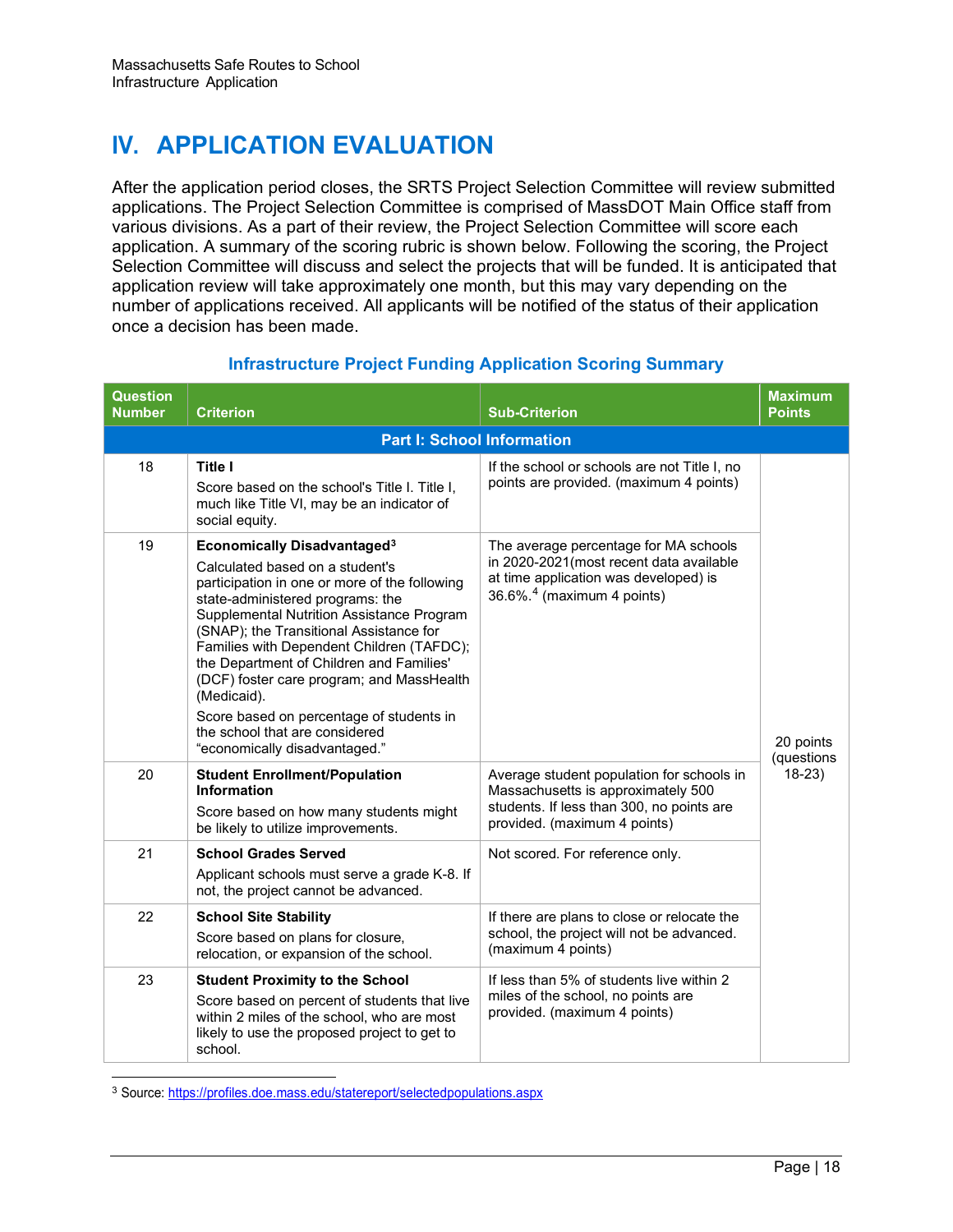| <b>Question</b><br><b>Number</b>                         | <b>Criterion</b>                                                                                                                                                                                                                                                                 | <b>Sub-Criterion</b>                                                                                                                                                                          | <b>Maximum</b><br><b>Points</b>     |  |  |  |
|----------------------------------------------------------|----------------------------------------------------------------------------------------------------------------------------------------------------------------------------------------------------------------------------------------------------------------------------------|-----------------------------------------------------------------------------------------------------------------------------------------------------------------------------------------------|-------------------------------------|--|--|--|
| 24                                                       | <b>Busing</b><br>Score based on the school's busing<br>choices.                                                                                                                                                                                                                  | <b>Hazard Busing</b><br>Students may be bused due to hazards<br>that make it unsafe to walk or bike to<br>school. The proposed project may<br>address these hazards. (maximum of 2<br>points) |                                     |  |  |  |
| 25                                                       |                                                                                                                                                                                                                                                                                  | <b>Busing Fees</b><br>If the school district charges for bus<br>transportation, more students may walk or<br>bike out of necessity. (maximum of 2<br>points)                                  | 12 points<br>(questions<br>$24-26$  |  |  |  |
| 26                                                       | <b>Student Transportation Modes</b><br>Score based on whether there are already<br>higher numbers of students that walk and/or<br>ride bicycles to/from school, based on<br>percentages. More students walking and/or<br>riding bicycles may necessitate safety<br>improvements. | If less than 5% of students walk and/or<br>ride a bicycle to school, no points are<br>provided. (maximum 8 points)                                                                            |                                     |  |  |  |
|                                                          | Part II: Facility Location and General Information                                                                                                                                                                                                                               |                                                                                                                                                                                               |                                     |  |  |  |
| 27                                                       | <b>Facility Location and Project Information</b>                                                                                                                                                                                                                                 | <b>Project Description</b>                                                                                                                                                                    |                                     |  |  |  |
|                                                          | Score based on general information about<br>the project provided in the application.                                                                                                                                                                                             | Scored based on how well the project is<br>described, the overall feasibility of the<br>project, and the how the project scope<br>relates to SRTS. (maximum of 6 points)                      |                                     |  |  |  |
| 28                                                       |                                                                                                                                                                                                                                                                                  | <b>Existing Walk and/or Bike Routes</b><br>This indicates if the project will benefit<br>students that currently walk and will<br>improve safety for those students.<br>(maximum of 6 points) | 18 points<br>(questions<br>$27-30)$ |  |  |  |
| 29                                                       |                                                                                                                                                                                                                                                                                  | Assessment/Study/Plan<br>No points are provided if no assessment<br>or study/planning was conducted.<br>(maximum of 6 points)                                                                 |                                     |  |  |  |
| 30                                                       |                                                                                                                                                                                                                                                                                  | <b>Photographs of Existing Infrastructure</b>                                                                                                                                                 |                                     |  |  |  |
|                                                          |                                                                                                                                                                                                                                                                                  | Not scored. For reference only.                                                                                                                                                               |                                     |  |  |  |
| Part III: Identification of Problem, Need or Opportunity |                                                                                                                                                                                                                                                                                  |                                                                                                                                                                                               |                                     |  |  |  |
| 31                                                       | <b>Project Objectives</b>                                                                                                                                                                                                                                                        | Not scored. For reference only.                                                                                                                                                               |                                     |  |  |  |
| 32                                                       | <b>Existing Issues</b><br>Score based on whether applicant clearly<br>states existing issues and demonstrates<br>how project might alleviate or solve them.                                                                                                                      | No points are awarded if no information is<br>provided for this question. (maximum 7<br>points)                                                                                               | 21 points<br>(questions<br>$31-36)$ |  |  |  |
| 33-34                                                    | <b>Community Support for the Project</b><br>Score based on whether the applicant<br>demonstrates support from the community<br>for the proposed project.                                                                                                                         | If minimal or no community support is<br>described, no points are provided.<br>(maximum 7 points)                                                                                             |                                     |  |  |  |
| 35-36                                                    | <b>Plan or Formal Document Reference</b><br>Score based on the project's inclusion in a<br>planning document or in a larger project.                                                                                                                                             | No points are provided if the project is not<br>included in any planning document or<br>larger project. (maximum 7 points)                                                                    |                                     |  |  |  |